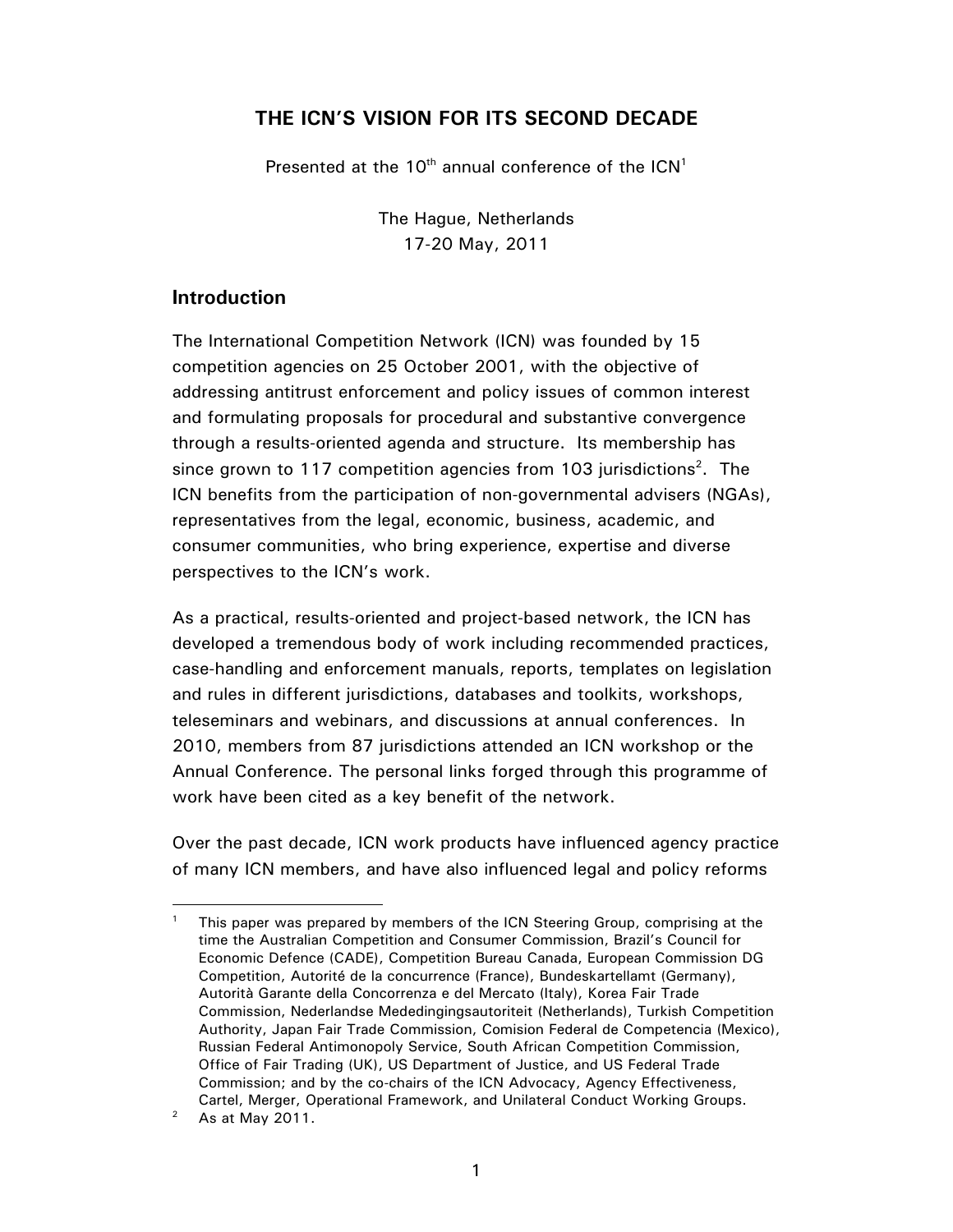in many ICN member jurisdictions. For example, 39 ICN members have reported using the Anti-Cartel Enforcement Manual to advance their cartel enforcement programmes. Two-thirds of ICN members that made changes to their merger control regimes cited the ICN Recommended Practices for Merger Notification and Review Procedures as having influenced their reforms. More than a dozen agencies have reported using the ICN's Recommended Practices on Dominance / Substantial Market Power Analysis Under Unilateral Conduct Laws in their casework or staff training.

Despite these impressive achievements, as the ICN looks ahead to the next decade, the network must work harder to address challenges of international competition policy, reconciling a 'patchwork' of national competition regimes, as contrasted with markets that are increasingly internationalised. Without more cooperation and convergence, international competition policy risks failing to address four key sources of consumer harm:

- i. Private anti-competitive behaviour
- ii. Unwarranted public restrictions on competition
- iii. Potential chilling effects from differing substantive standards and policies
- iv. Unnecessary costs and burdens caused by inconsistent and duplicative procedures.<sup>3</sup>

This risk is heightened by the challenges posed by the recent financial crisis, which has resulted in budget constraints for many competition agencies, with a corresponding need to 'do more with less'; and with the continuing growth in the number of national competition regimes.

It was in this context that, at the ninth ICN annual conference in 2010, John Fingleton, the Chair of the ICN Steering Group, called upon members to 'take stock of what we have done, where we are going, and how we are getting there'. In response, the ICN Steering Group launched a consultation to evaluate the ICN's strengths and improvements needed in order to maintain the network's exceptional momentum. All ICN

 $\overline{a}$ 3 See John Fingleton, *Competition agencies and global markets: the challenges ahead*, 5 June 2009, available at www.oft.gov.uk/shared\_oft/speeches/2009/ spe0909paper.pdf.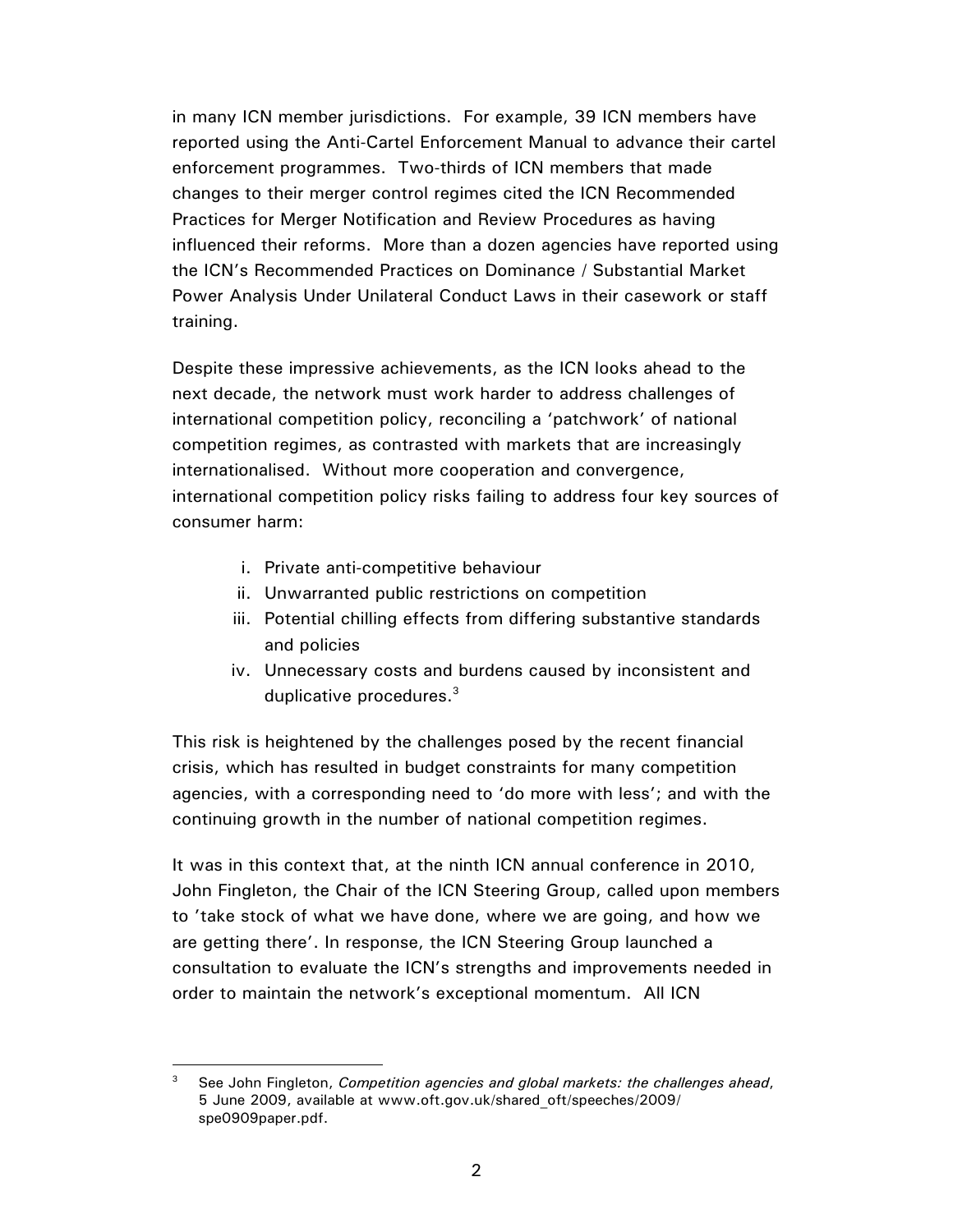members were asked to participate and NGAs were also consulted. A summary of the feedback is provided in **Annex 1**.

The comments addressed two main topics: what the ICN does (including its high level goals and future work); and how it does it (including issues such as the ICN's level of inclusiveness, means of governance, transparency and continuity).

The purpose of this document is to build on the results of the consultation, as well as subsequent discussion and debates within the Network, by setting out an overarching vision for the ICN to guide its work over the next ten years.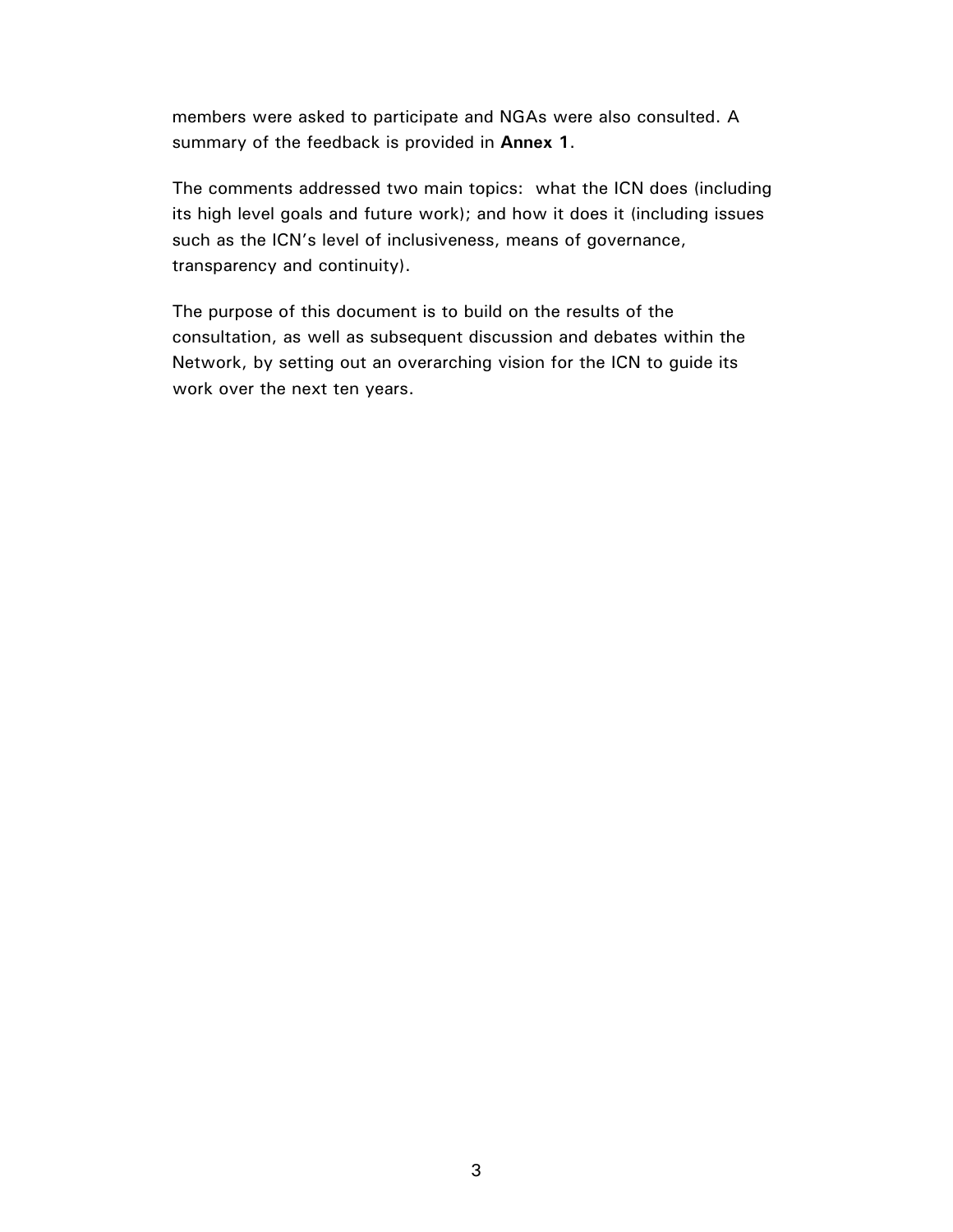# **Our vision**

The ICN will help its members achieve four principal outcomes:

- i. better addressing private anti-competitive behaviour
- ii. better addressing unwarranted public restrictions on competition
- iii. minimising incompatible outcomes across jurisdictions
- iv. reducing unnecessary cost and burdens from duplicative or inconsistent procedures.

The ICN's work in its second decade will be guided by an overarching mission and a set of agreed goals. These are discussed below.

## **I. What the ICN does**

## The ICN's mission

Consistent with the Memorandum on the Establishment and Operation of the ICN<sup>4</sup>, the ICN's work has consisted of four main elements to date, namely: convergence; experience-sharing; supporting competition advocacy; and seeking to facilitate international cooperation.

Feedback from members and NGAs suggests that the ICN should also seek to improve and advocate for sound competition policy and its enforcement across the global antitrust community. There is also considerable demand for the ICN to continue to provide training opportunities for agency staff through fora such as workshops and teleseminars, as well as pursuing initiatives such as the new ICN Curriculum project.

In light of this feedback the ICN proposes to strengthen its mission statement as follows:

## '**to advocate the adoption of superior standards and procedures in competition enforcement and policy around the world, formulate**

<sup>-</sup>4 According to the Memorandum, the ICN would 'address antitrust enforcement and policy issues of common interest and formulate proposals for procedural and substantive convergence through a results-oriented agenda and structure', and '[encourage] the dissemination of antitrust experience and best practices, [promote] the advocacy role of antitrust agencies and [seek] to facilitate international cooperation'.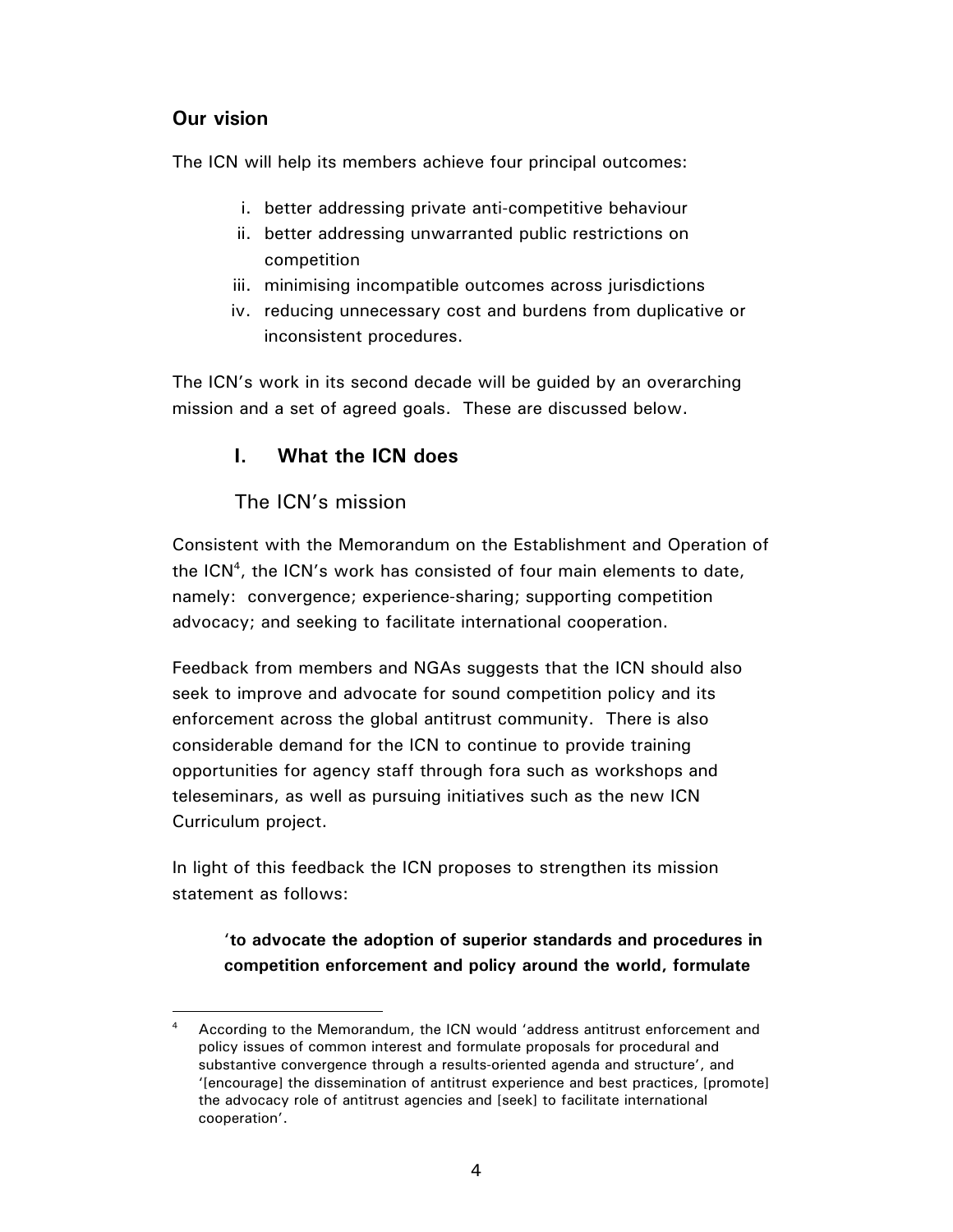**proposals for procedural and substantive convergence, and seek to facilitate effective international cooperation to the benefit of member agencies, consumers and economies worldwide**'.

# High-level goals of the ICN

Consistent with its mission, the ICN will pursue four high-level goals in its second decade:

- i. encourage the dissemination of competition experience and best practices;
- ii. formulate proposals for procedural and substantive convergence through a results-oriented agenda and structure;
- iii. support competition advocacy; and
- iv. facilitate effective international cooperation.

# *Convergence and the ICN*

 $\overline{a}$ 

It is first useful to explain what is meant by 'convergence' in this context. This may be summarised as the voluntary adoption of widely-accepted norms of competition policy, substantive standards, procedures and levels of institutional capability.<sup>5</sup>

Progress toward convergence can be understood as a three stage process.<sup>6</sup> The first is decentralised implementation, as different jurisdictions experiment with diverse processes and substantive standards for solving specific problems. The second stage involves sharing these experiences and building consensus through the identification of best practices or techniques. In the third stage, individual jurisdictions opt in to the consensus norms.

In the ICN context, the path to convergence begins with experiencesharing: understanding how different agencies around the world do things. This process enables ICN members to identify shared standards and techniques as well as areas of difference. In areas where differences

<sup>5</sup> See William E Kovacic, *Extraterritoriality, Institutions, and Convergence in International Competition Policy* (a paper based upon a presentation given at the annual meeting of the American Society of International Law, Washington, DC, 5 April 2003), available at www.ftc.gov/speeches/other/031210kovacic.pdf.<br><sup>6</sup> Presented in Timethy J Murie, Compatition Agencies in a Market Beard Cle

Presented in Timothy J Muris, *Competition Agencies in a Market-Based Global Economy* (Brussels, 23 July 2002) (prepared remarks at the Annual Lecture of the European Foreign Affairs Review), available at www.ftc.gov/speeches/muris/ 020723brussels.shtm.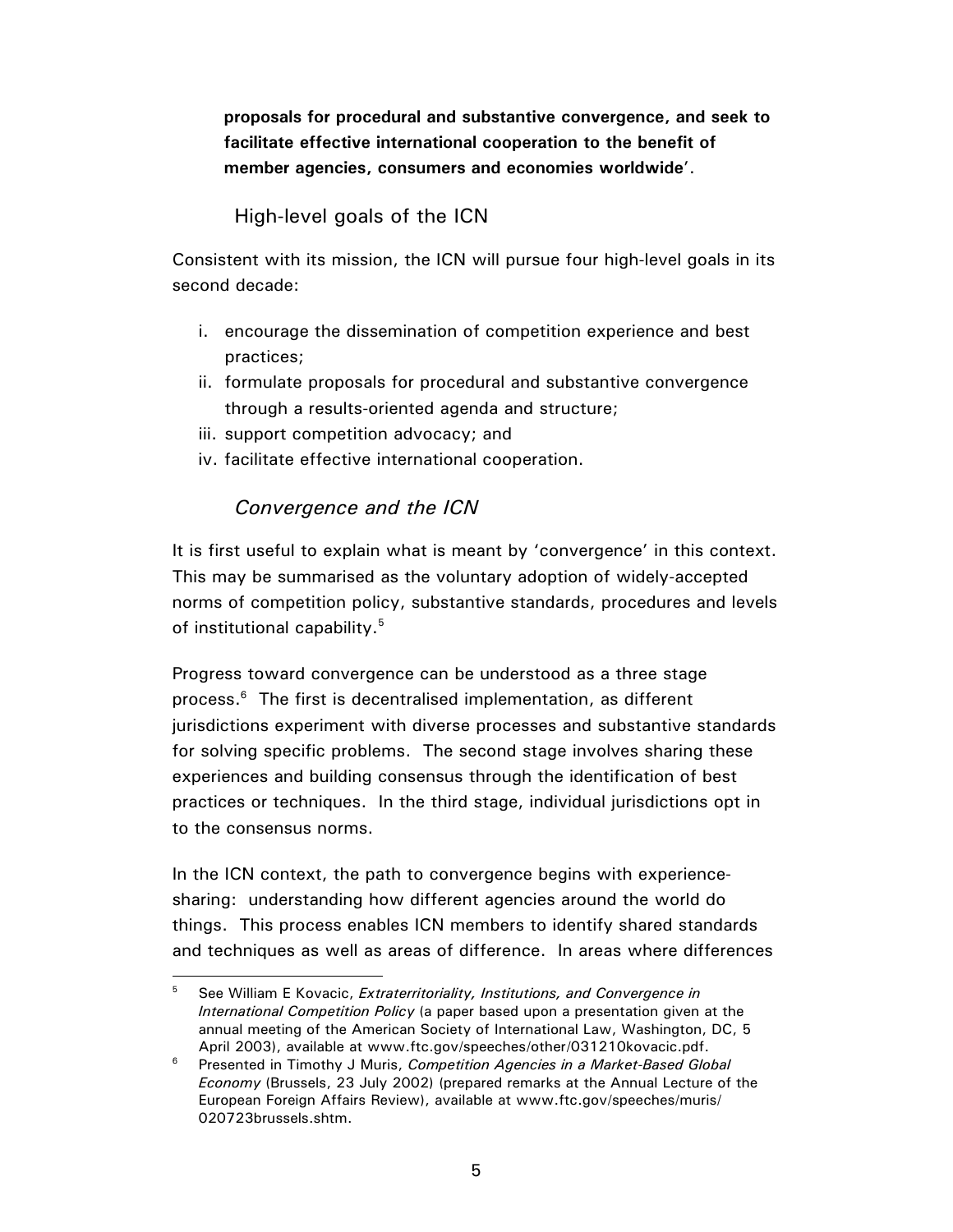are relatively narrow (e.g. leniency programmes, merger review periods), the ICN provides a forum for members and NGAs to develop consensus Recommended Practices and other ICN best practice guidance. These best practices are intended to be dynamic, revised periodically to reflect the continuous experimentation in the pursuit of better practices at the domestic level. ICN work products are also intended to be inclusive, reflecting the diversity of its membership and the different sizes and stages of development of the economies in which they operate.

In areas where differences are greater due to different domestic economic histories, development and priorities (such as the analysis of unilateral conduct), the ICN facilitates 'informed divergence': identifying the nature and sources of apparent divergence and understanding and respecting any underlying divergent rationale. This greater understanding can offer business and consumers greater clarity and transparency and can lay the groundwork for possible convergence over the longer term.

As regards the 'third stage' of convergence, opting in to ICN recommendations is voluntary: it is left to the individual member agencies and, in some cases, national governments to decide whether and how to implement them.

### Outputs over the next decade

### *i. Encouraging the dissemination of competition experience and best practices*

By sharing their experiences, ICN members can develop a deeper understanding of the standards and procedures of other agencies. The ICN provides a forum for competition agency officials to work together and build trust with their counterparts around the world. Competition agency staff in different countries jointly draft written work products; participate in regular working group conference calls; co-present teleseminars; and meet at ICN events such as workshops and annual conferences. This experience-sharing through practical interaction is the first step on the path to convergence and a great aid to international cooperation.

The ICN will continue its programme of workshops and teleseminars, facilitating the exchange of practical experience among ICN member agencies. The ICN will also continue to develop written experience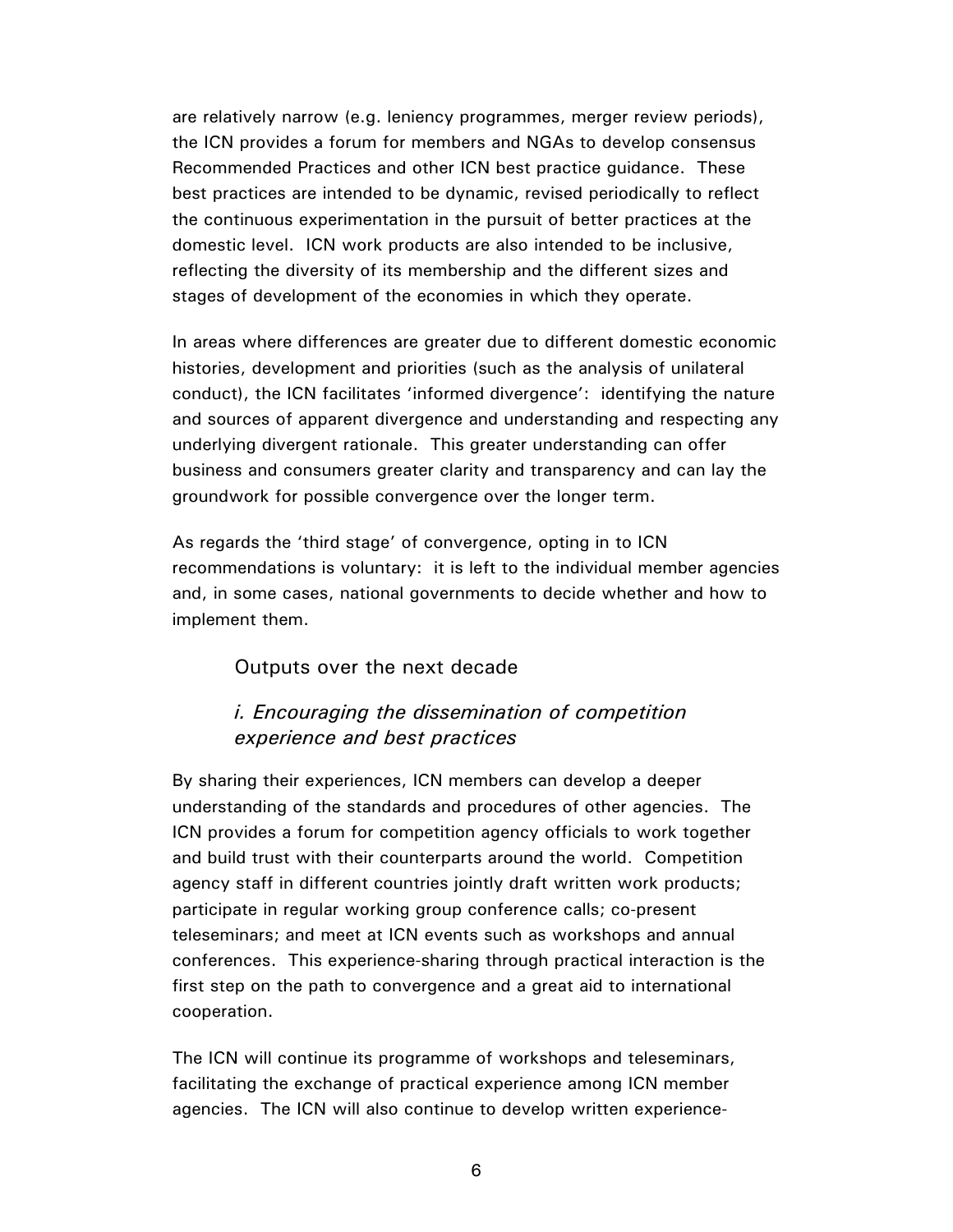sharing work products: for example, the Unilateral Conduct Working Group is drafting a 'workbook' on the investigation and analysis of unilateral conduct based on the ICN's reports on various aspects of unilateral conduct and Recommended Practices on dominance. This work will help identify analytical principles regarding types of conduct on which there is agreement, as well as remaining areas of divergence. The ICN will also continue work on competition agency effectiveness. Agency effectiveness is an important factor in enabling national agencies to meet the challenge of tackling international competition enforcement, in both the domestic and international contexts.

A new ICN initiative, the ICN Curriculum Project, brings together the expertise of distinguished lecturers to create an open-source virtual 'university' for competition agency officials. The first training modules cover the history and objectives of competition policy, market definition and market power. These modules will be presented to the ICN membership at the ICN's 2011 annual conference, and additional materials will be developed over the course of the next few years.

There is also demand from members for the ICN to continue to offer compilations, or databases, of specific cases and techniques from around the world on the ICN website; examples include the Anti-Cartel Enforcement and Merger Templates, the Market Studies Information Store, the Cartel Awareness and Outreach compilation, and the new Competition Advocacy Postings facility.

## *ii. Formulating proposals for procedural and substantive convergence*

Feedback from members and NGAs shows that there is a strong desire for the ICN to continue to pursue convergence, with ICN Recommended Practices being the work products cited most often by members when asked to describe the ICN's main achievements.

In the next decade, the ICN will continue to seek opportunities for new Recommended Practices. In areas where convergence is not feasible in the near term, the ICN will instead seek to foster informed divergence. The focus will be on the current gaps and overlaps arising from a system of national regimes operating against a background of international markets, starting with those areas with the biggest impact on consumers, business and economies around the world.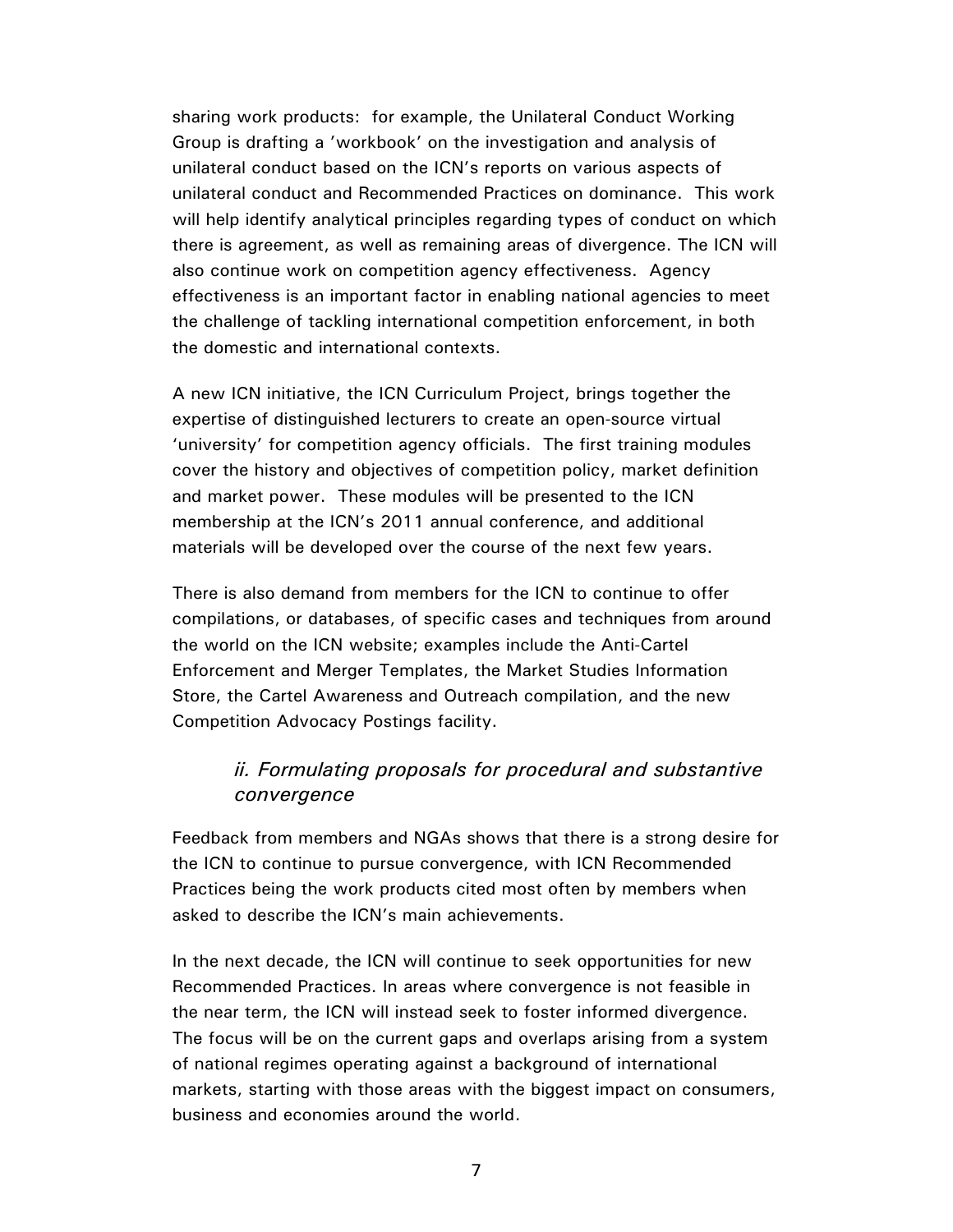A number of issues in competition policy are yet to be addressed by the ICN in detail; examples include vertical and conglomerate mergers and vertical agreements and non-cartel horizontal agreements. The analysis of abuses in unilateral conduct cases is currently at the experience-sharing stage, while the assessment of dominance/substantial market power in such cases is the subject of ICN Recommended Practices. The ICN has issued practical guidance on matters such as cartel enforcement techniques and market studies. The ICN's Recommended Practices on merger notification and procedures and its work on cartel leniency programmes have already influenced changes in practice, and in many cases legislative change, in a number of jurisdictions. Even in these areas, there is room for more jurisdictions to 'opt in' in future.

New ICN Recommended Practices and other guidance planned in the next five years include the following:

- The long-term plan of the Unilateral Conduct Working Group for 2011-2016 envisages developing Recommended Practices or other guidance, building on the ICN's existing comparative reports on unilateral conduct and on the Unilateral Conduct Workbook. If that appears infeasible, the group will develop alternative forms of guidance. Given differences in members' approaches to unilateral conduct analysis, the working group will explore the possibility of Recommended Practices with sensitivity to all members' views.
- The Merger Working Group's long-term plan envisages developing new practical guidance for effective merger review.
- The Advocacy Working Group intends to complete the Market Studies Good Practice Handbook following road-testing by a number of member agencies.
- The Cartel Working Group plans additions to the Anti-Cartel Enforcement Manual.

To further its convergence goal, the ICN will increase efforts to promote and facilitate implementation of its work products. This work can take several forms, including:

• improving awareness and dissemination of existing work product;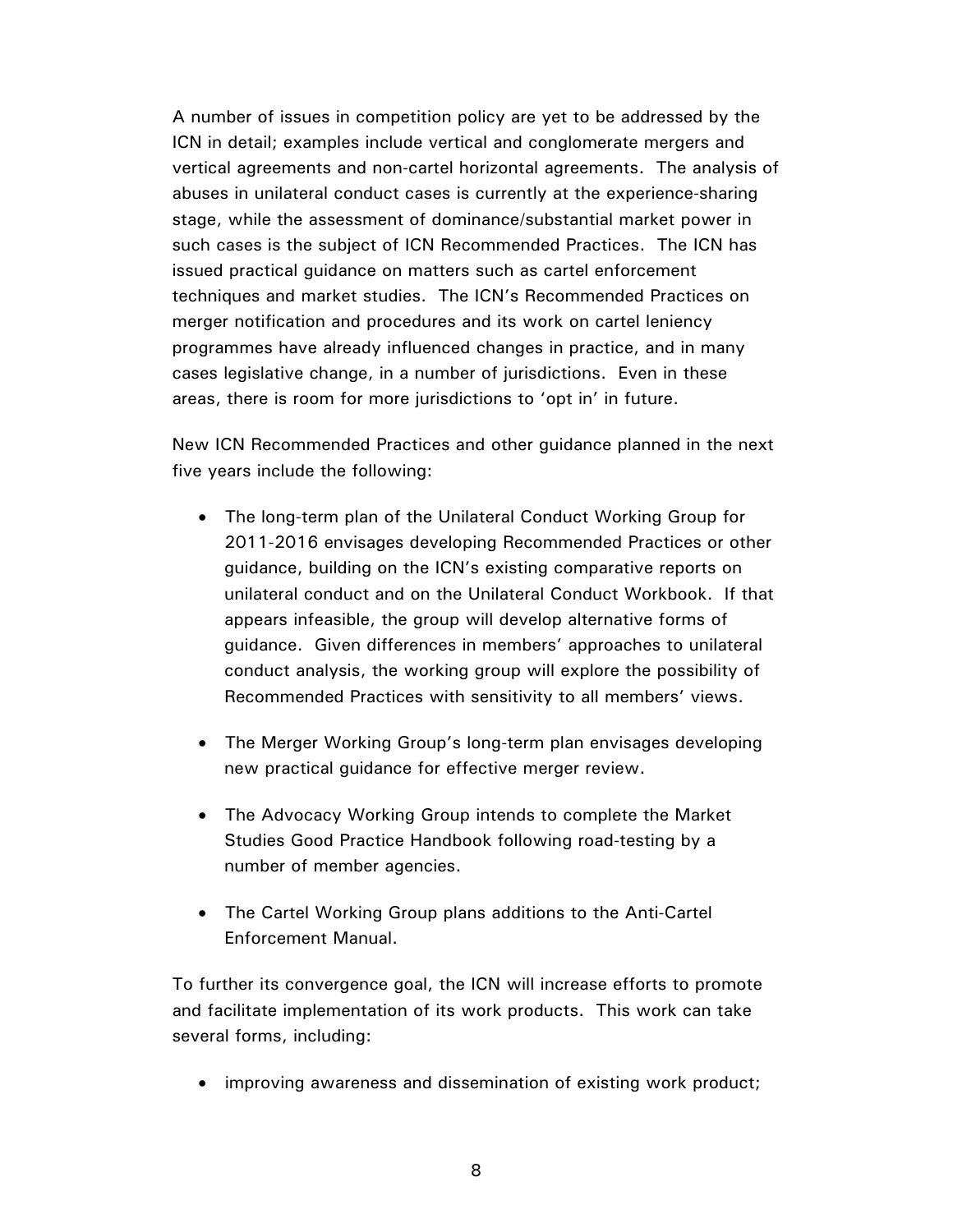- reviewing the extent to which ICN recommendations have been implemented by members;
- drawing on members' experiences to identify and address barriers to implementation; and
- helping members to understand and implement ICN work products.

Working groups have committed to promoting ICN work product as a core activity. The ICN Steering Group will support these efforts.

In addition, the Advocacy and Implementation Network (AIN) has an important role in promoting the implementation and dissemination of ICN outputs. It monitors competition law and policy developments in member agencies, as well as promoting ICN work product to international organisations and external bodies. It also runs the Advocacy and Implementation Network Support Program (AISUP). Through the AISUP, ICN members can seek advice about specific ICN work products or receive assistance on how ICN recommendations and other guidance documents might be implemented within their jurisdiction. The AIN will increase its efforts to raise awareness of ICN work products and of the AISUP, and seek enhanced coordination with the ICN's working groups in order to promote implementation and use of ICN work products.

## *iii. Supporting competition advocacy*

Competition advocacy is the main tool used by competition agencies to tackle anti-competitive state action, one of the key sources of consumer harm identified above. Competition advocacy is also an important means to explain to other public bodies how their policy goals can be more effectively achieved by broader use of competition principles in planning and implementation. Agencies also engage in advocacy to promote a 'competition culture' in their jurisdictions, by raising awareness of competition policy among other market participants including businesses and the wider public. Advocacy efforts at the domestic level can be greatly strengthened by agencies learning from their international peers, and by agencies around the world developing a consistent message regarding the benefits of effective competition policy. Feedback from ICN members shows that members consider the support that the ICN provides to their advocacy activities to be one of the main benefits of participating in the ICN.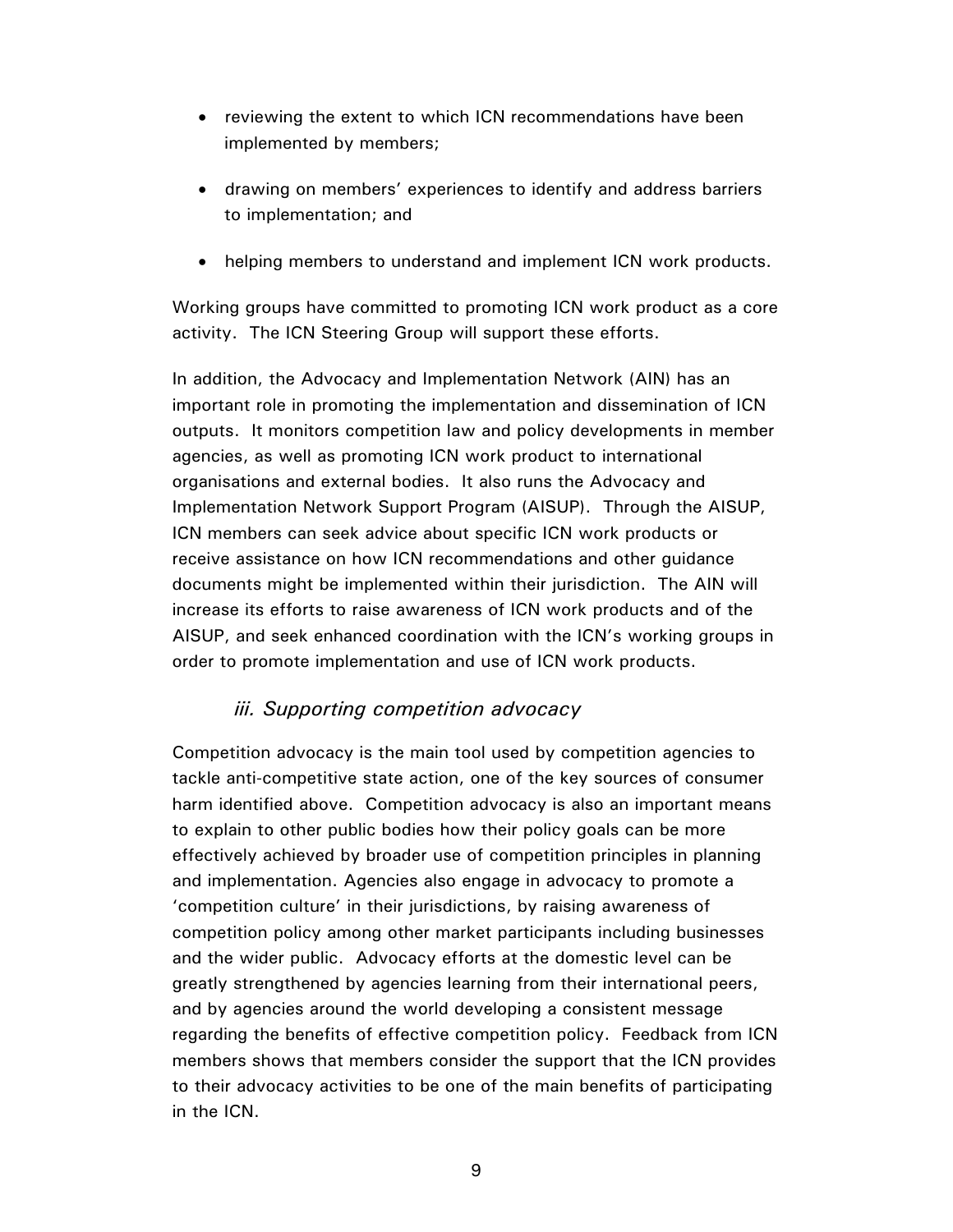The ICN currently provides advocacy support both directly and indirectly:

- directly, through the work of the Advocacy Working Group which, by developing practical tools and guidance, and facilitating experience sharing among ICN member agencies, aims to improve the effectiveness of members' advocacy activities; and
- indirectly, by developing and promoting international standards (in the form of Recommended Practices) which member agencies can use to advocate for legislative change in their jurisdictions.

In the future, there may also be a demand for the ICN to play a more visible role in the global competition policy debate. When invited by an ICN member agency, or in the context of the AISUP, future activities might include:

- Issuing consensus high-level resolutions on important competition policy issues or competition hot topics, such as the benefits of competition or competition in times of crisis. This could be useful for member agencies and for governments, for example when policymakers in members' jurisdictions are looking to reform competition laws.
- Providing guidance for members and policymakers on how to incorporate competition principles in their actions.
- Playing the role of a 'critical friend' or sounding board for governments proposing to make legislative changes to competition law.

Future ICN work reflecting the first two of these suggestions is envisaged in the long-term plan of the Advocacy Working Group for 2011-2016. The third is within the ambit of the AIN.

## *iv. Facilitating effective international cooperation*

By working together, domestic competition agencies can help bridge the gaps and address overlaps caused by national competition regimes dealing with international markets, and can more effectively tackle restrictions on competition that have cross-border effect. Many ICN members consider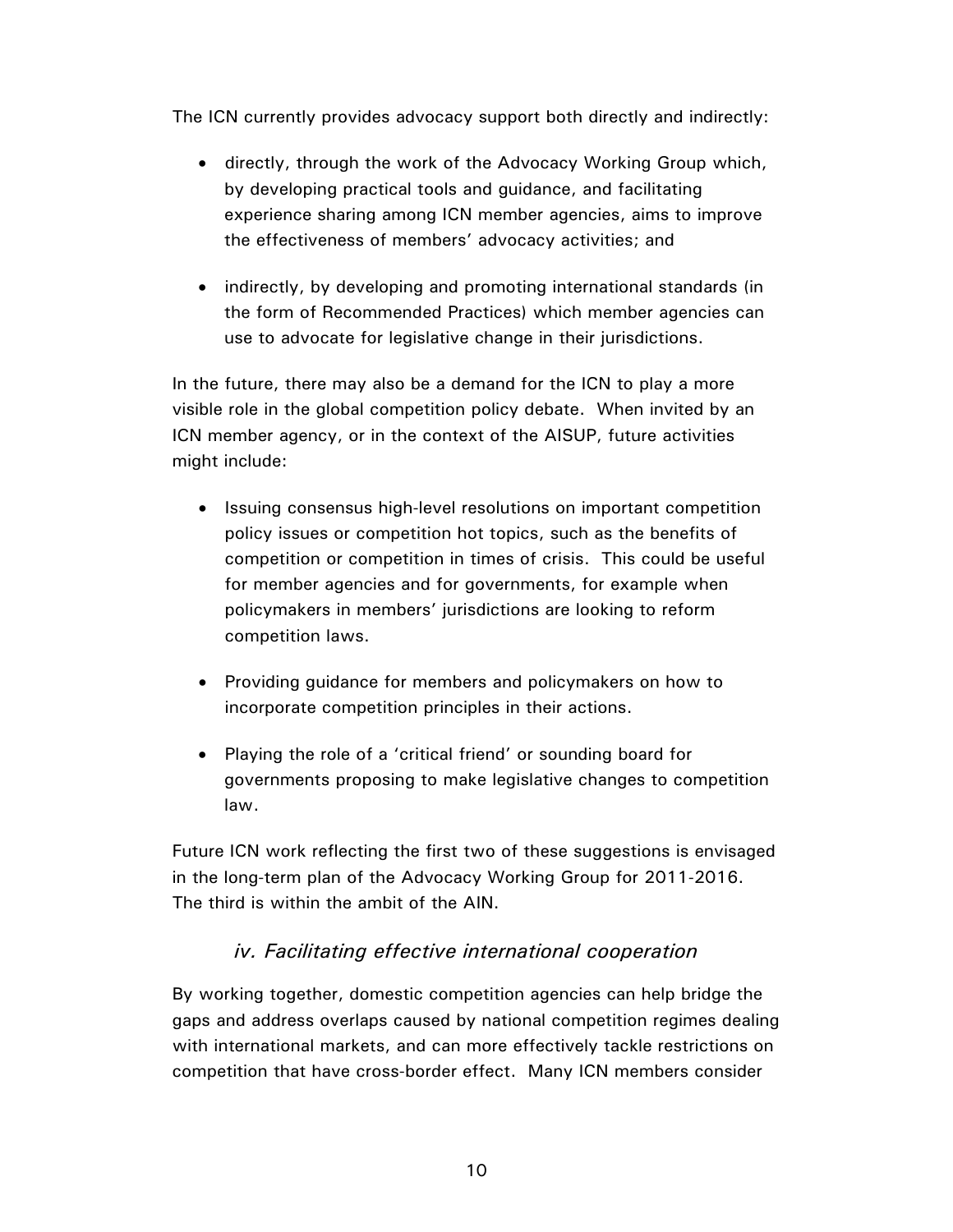that helping to promote substantive international cooperation on enforcement matters should continue to be one of the ICN's main goals.

There are a number of ways in which the ICN facilitates such cooperation. As highlighted earlier, one of the key benefits of the ICN is the way in which it fosters personal relationships between competition enforcers around the world, both among front line staff as well as between agency heads. These relationships make closer and more effective case cooperation more likely. The ICN's convergence work also leads to a platform for greater case cooperation, through its promotion of shared standards and procedures.

Many members would like to take these efforts a step further with ICN work specifically focused on improving cooperation in enforcement cases. Such work is envisaged in the long-term work plans of the Merger and Unilateral Conduct Working Groups, to complement the Cartel Working Group's 2007 report on cooperation between competition agencies in cartel investigations. The ICN held a one-day Roundtable on Enforcement Cooperation aimed at deepening the discussion of enforcement cooperation within the network on March 29, 2010. The programme addressed enforcement cooperation in merger, unilateral conduct, and cartel matters, and identified cooperation-related issues for further consideration by ICN Working Groups, including: facilitating and promoting informal cooperation, and exchange of non-confidential materials, which may help to foster better inter-agency relations and indirectly promote future formal cooperation; developing tools to facilitate identification of agencies reviewing or investigating matters and case liaisons; promoting the exchange of experience and identifying and disseminating practical tips relevant to cooperation through the ICN blog and webinar programs; developing advocacy materials on the value of cooperation; and creating ICN guidance, such as investigational checklists and/or model cooperation agreements or confidentiality provisions, for use by ICN members.

### **II. How the ICN does it**

The ICN was founded on principles of inclusiveness, openness and transparency, welcoming competition agencies small and large, young and old, and working with non-governmental experts. Its virtual model, with much of its work conducted by telephone and e-mail and work products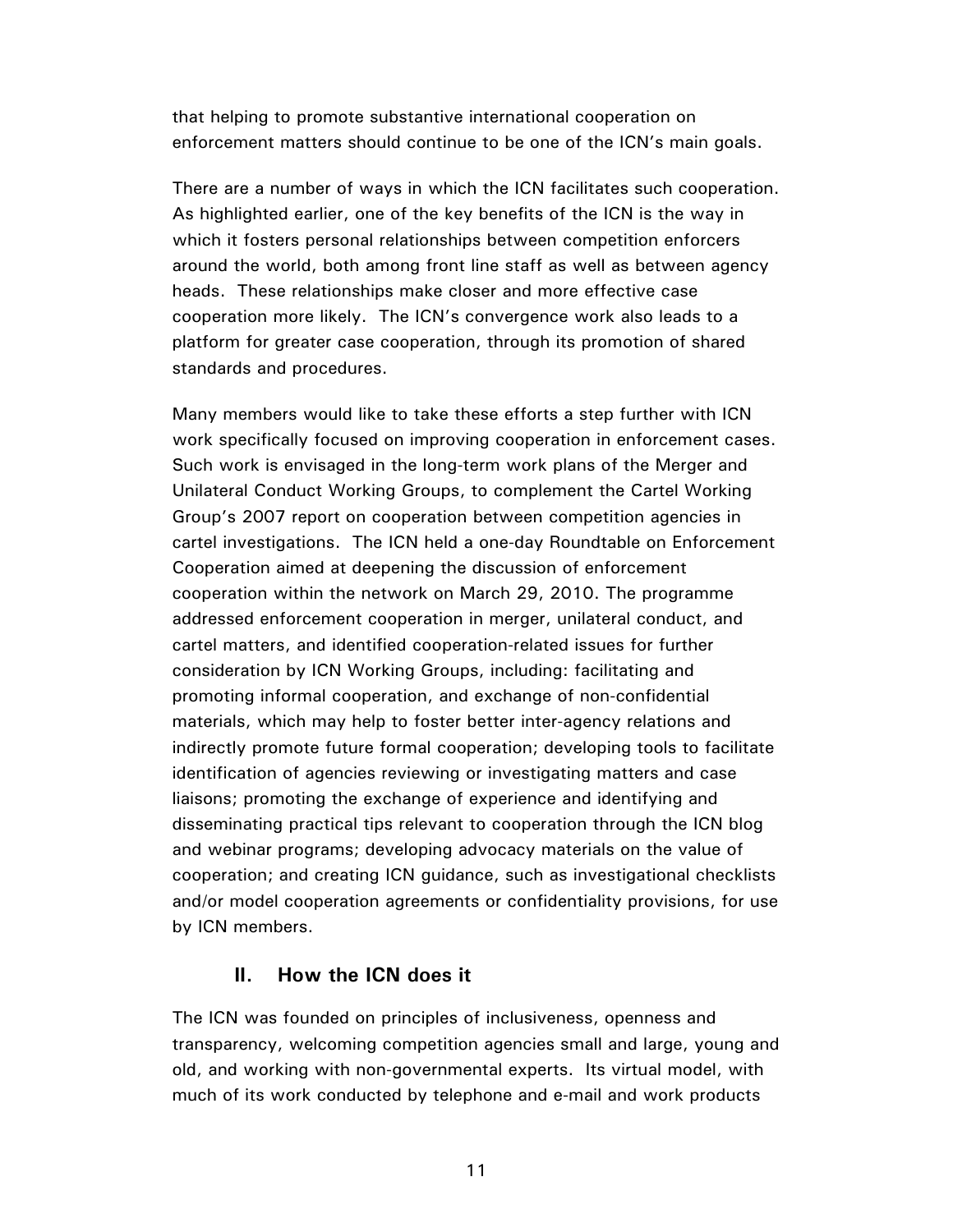made freely available on the ICN website, was designed with these principles in mind. The ICN's burgeoning membership has presented growing challenges for the network in living up to these ideals, meaning that the ICN constantly needs to re-evaluate its working methods and governance and ensure that it is making the best use of modern communications tools.

The ICN will remain an agency-led organisation which does not exercise any rule-making function. Where members reach consensus on recommendations arising from ICN projects, it is left to the individual agencies to decide whether and how to implement the recommendations. The ICN will continue to speak through its members to their governments and other audiences, recognising that to do otherwise would require the approval of the full ICN membership.

Members and NGAs are generally supportive of the way in which the ICN operates, applauding its virtual and inclusive model and engagement of non-governmental experts. The recent consultation also prompted a number of suggestions for improving the ICN's working methods, summarised in Annex 1. The feedback included suggestions for maximising inclusiveness in agenda-setting, experience-sharing and the creation of work products; how to overcome barriers to participation caused by language differences, timezones and budget constraints; how to improve communications; and how the ICN annual conference might be improved.

It is clear that if the ICN is going to remain relevant in today's multipolar system of competition policy and produce work products that benefit from the wealth of experience that its broad membership brings, it will need to improve its existing working methods to maximise participation and inclusiveness.

Anne-Marie Slaughter<sup>7</sup> has put forward the principle of 'global deliberative equality': that a global network cannot work without efforts to maximise inclusiveness and participation, to the extent feasible, by all relevant and affected parties. According to Slaughter, what this means in practice is that all government networks should adopt clear criteria for participation that will be fairly applied; and that those countries that have decided to join the network receive an equal opportunity to participate in agenda

 $\overline{a}$ 

<sup>7</sup> *A New World Order*, Princeton University Press, 2004.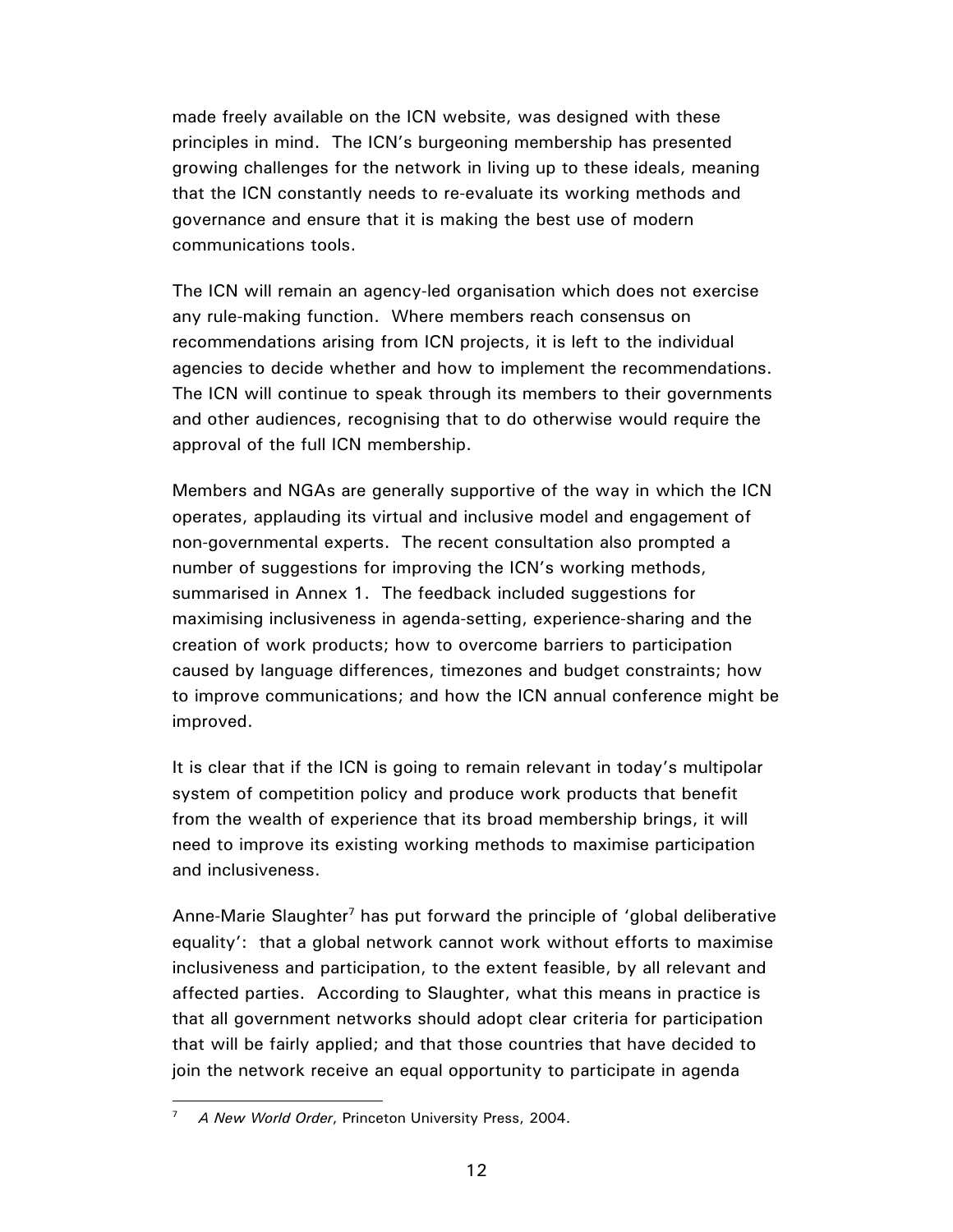setting, to advance their position, and to challenge the proposals or positions of others. The ICN should continue to aspire to satisfy these ideals in all aspects of its governance and work.

The ICN has made a number of improvements to its working methods in order to maximise inclusiveness, openness and transparency, and to help ensure that participation in the ICN represents an efficient use of its members' limited resources. The creation of a new Horizontal Coordinator to help enhance coordination across the ICN's working groups (for example in relation to the scheduling of calls) is one recent initiative.

Those improvements, set out in more detail in part III of this paper, include efforts to increase the accountability and transparency of the ICN's governance, with clearer information available on the different ways for members and NGAs to get involved in the ICN, including clear criteria for becoming a Steering Group member or working group co-chair and processes to rotate those positions. To improve transparency, Steering Group agendas, minutes and notes from the Chair will be published on the ICN website. The ICN will make the best use of modern communication methods to help minimise the barriers to participation described above. Efforts are also underway to broaden the participation of NGAs in the ICN, drawn from a wider range of disciplines and jurisdictions.

The ICN will also seek to coordinate better with other international networks concerned with competition policy. These various networks often address similar or complementary issues (albeit with different areas of focus) and have many common participants. By exploiting these complementarities, avoiding unnecessary duplication of work, and crosspromoting one another's work products, we can help our members to make the best use of the resources they contribute to the ICN.

### **III. How we will get there**

Annexes 2 to 5 describe how the feedback has been taken into account, including:

• reports from each working group, the Advocacy and Implementation Network and the NGA Liaison, at **Annex 2**;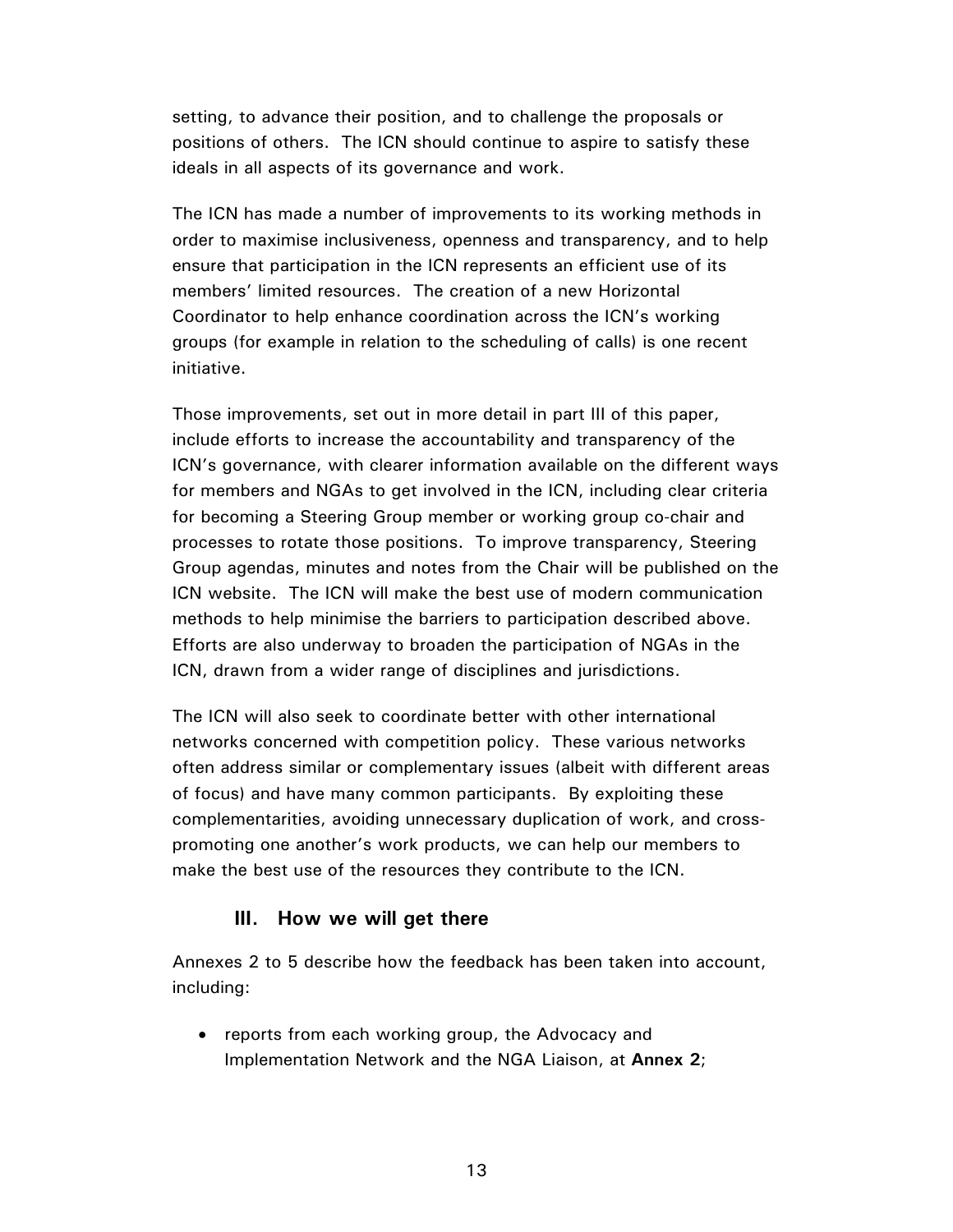- a summary of the key changes made to the ICN's governance, at **Annex 3**;
- a summary of improvements made in the way ICN communicates with members and NGAs, at **Annex 4**; and
- a summary of improvements made to the ICN annual conference, at **Annex 5**.

## **What we hope the ICN will have achieved in ten years' time**

In those areas where the differences between different jurisdictions' standards and procedures are relatively narrow, we hope to see significant progress in convergence and cooperation. Here the focus of the ICN's work in the next decade should be on developing additional recommended practices and practical guidance, and facilitating the implementation of existing recommended practices and work product to build skills and capacity.

In other areas where there is a greater degree of divergence due to different domestic legal frameworks, economic histories, development and priorities, or where statutory change would be needed to bring about convergence or facilitate cooperation, the aim is to create the right infrastructure. Here the focus of the ICN's work should first be on increasing understanding through discussion and debate.

In this way, the ICN will ensure that in ten years' time competition agencies around the world will be better placed as a result of greater cooperation and convergence among diverse agencies to meet the challenges for all market participants, including businesses, governments and consumers, posed by competition in international markets and among interdependent economies, supporting more competitive markets internationally with fewer public and private restrictions.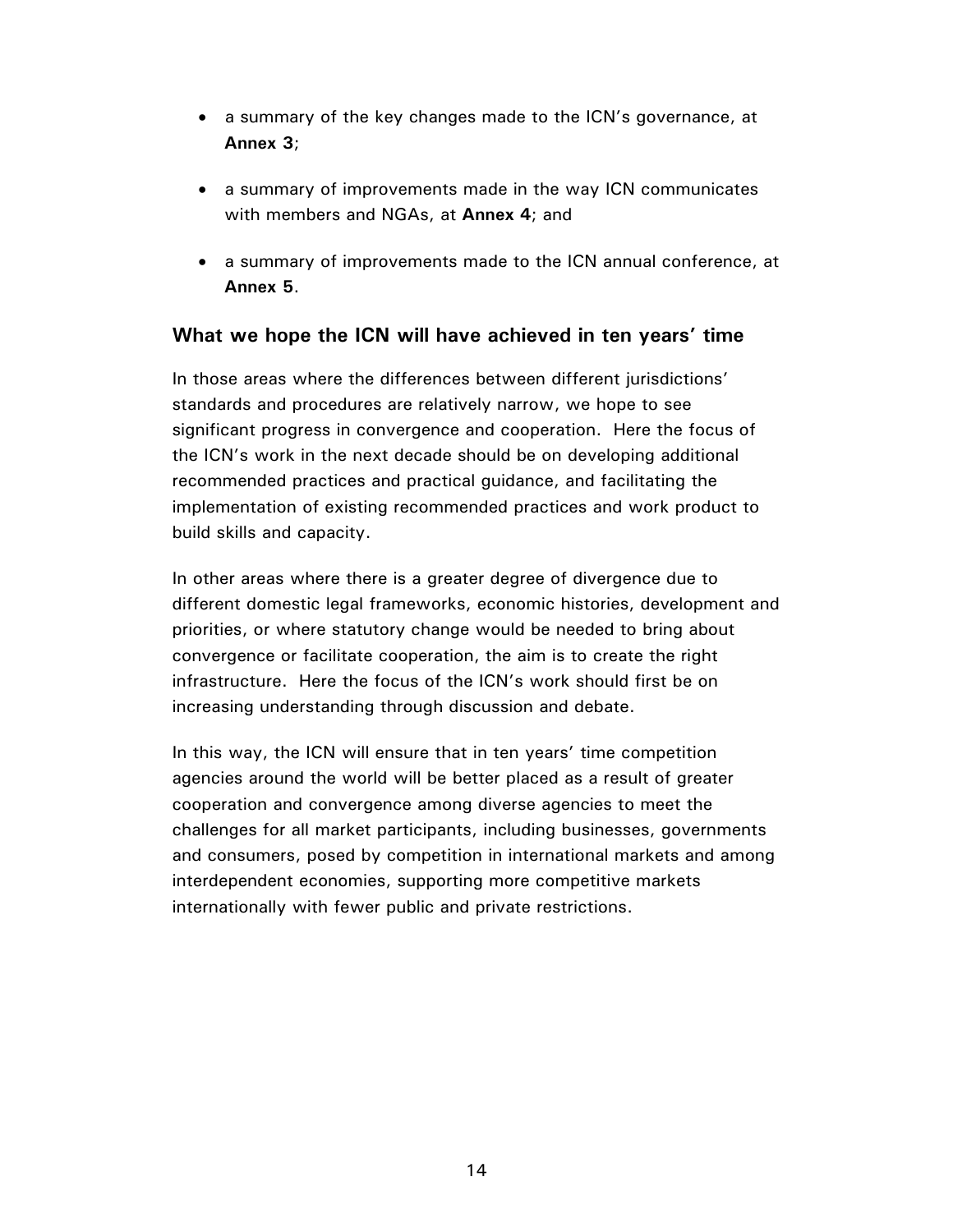### **Annex 1**

# **Summary of feedback received in response to the consultation on the ICN's second decade**

#### **1. Feedback from ICN members**

#### **What the ICN does**

#### (a) High level goals of the ICN

There is broad support among ICN members for the ICN continuing to pursue the same high level goals as set out in the original Memorandum on the Establishment and Operation of the ICN. According to the Memorandum, the ICN would "address antitrust enforcement and policy issues of common interest and formulate proposals for procedural and substantive convergence" and "encourage the dissemination of antitrust experience and best practices, promote the advocacy role of antitrust agencies and seek to facilitate international cooperation".

Feedback indicates that the ICN should:

- 1. Continue to aim for convergence. There is a consistently strong desire for convergence from agencies of different types and sizes, often recognising that convergence may take a long time. One member commented that "ten years on, the ICN should be able to look back and say that it reached convergence on two or three areas." Some members also pointed out that there are differences between jurisdictions' judicial systems which mean that convergence in every respect is unrealistic, and that comparative work is also useful.
- 2. Continue to encourage the dissemination of antitrust experience. Members emphasised the importance of best practice work; experience sharing fora such as workshops, teleseminars and the annual conference; and the ICN curriculum project. Members also suggested that some of the meetings (workshops, teleseminars, breakout sessions at the annual conference) could be tailored specifically to groups of agencies with common interests, such as smaller or younger agencies or agencies in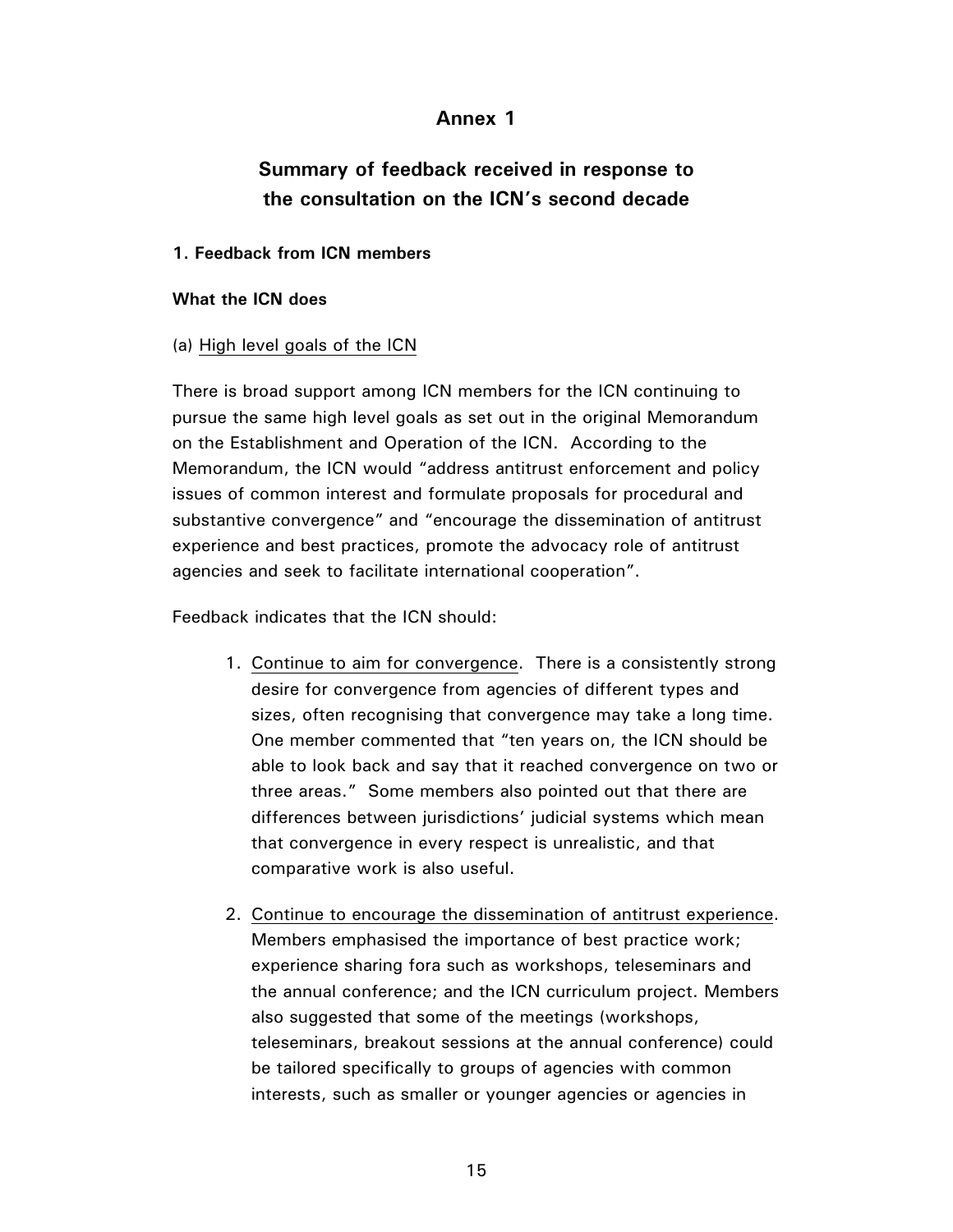developing or small economies. One respondent suggested that we should have a 'two-speed ICN', with a focus on practical work accompanied by discussions of more complex / sophisticated substantive issues.

- 3. Continue to support agencies' advocacy efforts. Many agencies, particularly those in developing countries and younger agencies, expressed a desire for more ICN work on competition advocacy, with suggestions including:
	- how to explain the benefits of competition (see further the various comments from ICN members that they would like the ICN to do some work on evaluation, under 'new work' below)
	- education initiatives in schools/colleges
	- relationship with the press/communications
	- specific challenges to competition policy (e.g. economic downturn)
	- political economy
	- sector-specific advocacy/market studies.
- 4. Continue to facilitate international cooperation. Members emphasised the huge value they gain from the networking and relationship building opportunities that ICN provides. They also put forward ideas for specific work products aimed at cooperation, such as:
	- ICN work aimed at discussing effective international cooperation on cases
	- databases of cases
	- mechanisms to facilitate information exchange between different agencies for conduct affecting multiple jurisdictions (particularly cartels / unilateral conduct)
	- case 'alerts' for cases involving conduct affecting multiple jurisdictions
	- an ICN project to develop a process for achieving a global response on international cartels, and a multilateral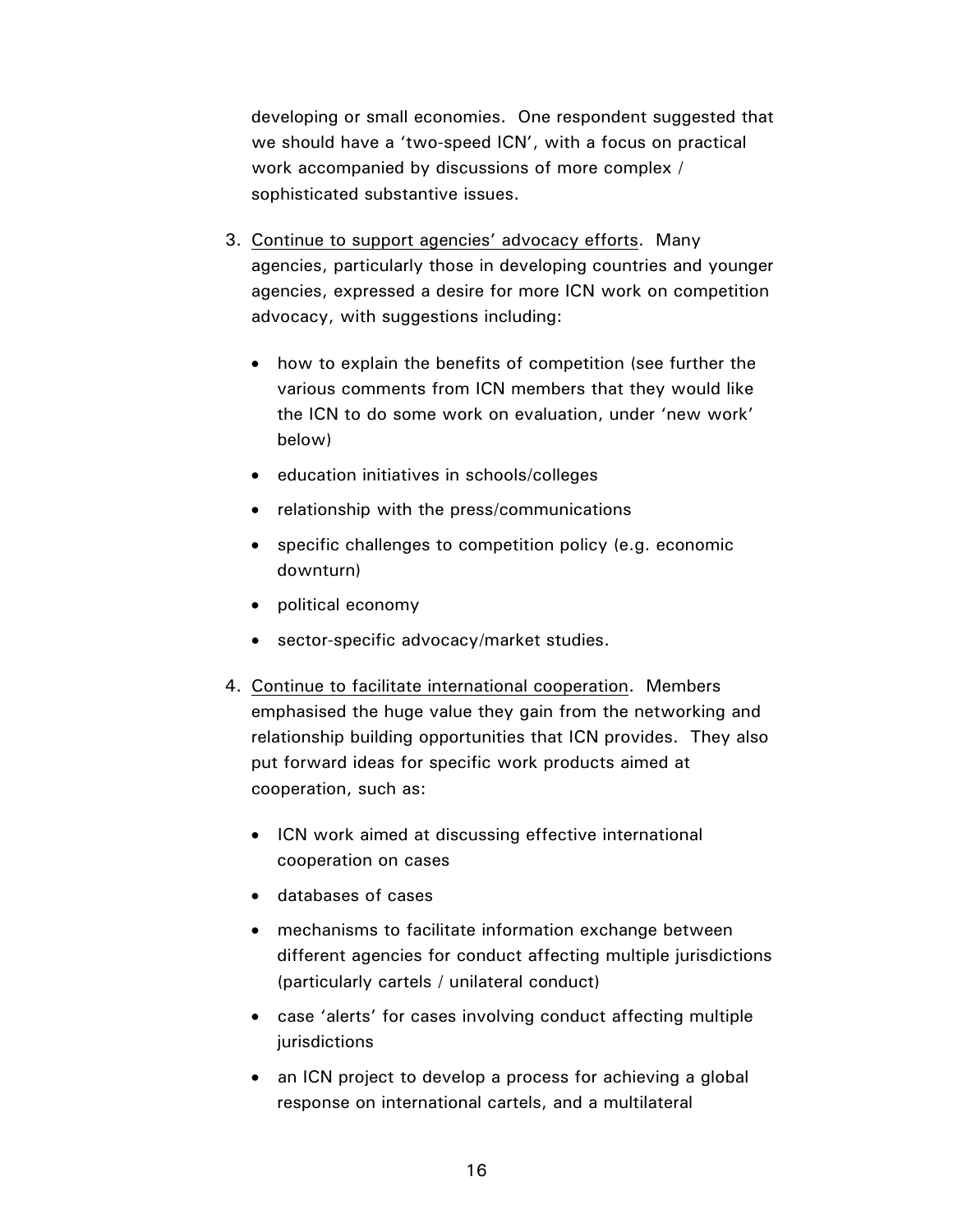cooperation agreement for international anti-cartel enforcement

• online discussion forums on the ICN website.

Other goals for the ICN suggested by members included "effective enforcement"; providing a forum for debate; networking/relationship building (identified by two-thirds of members as a key benefit of participation in the ICN); and training (particularly for younger agencies – see further below). A number of agencies commented that ICN's practical focus should continue.

#### (b) New work

Members put forward a broad range of ideas for new work:

- There is considerable demand for more ICN work focused on training and educating agency staff, with many positive comments about the ICN curriculum project. A number of younger agencies and agencies in developing countries said that they would like the ICN to engage in capacity building work to assist younger agencies, and to facilitate bilateral technical assistance / mentoring relationships between mature and young agencies.
- Around one-tenth of respondents suggested that the ICN conduct work on evaluating/assessing the impact of competition enforcement efforts on consumer welfare (partly for use as an advocacy tool).
- A number of agencies were interested in the ICN doing more sector-specific work, e.g. banking, insurance, telecoms; while one respondent commented that sectoral issues are best left to the OECD.
- Two agencies commented that the ICN should work more closely with the judiciary / engage in outreach to judges (e.g. regarding an economics-based approach to substantive competition assessment).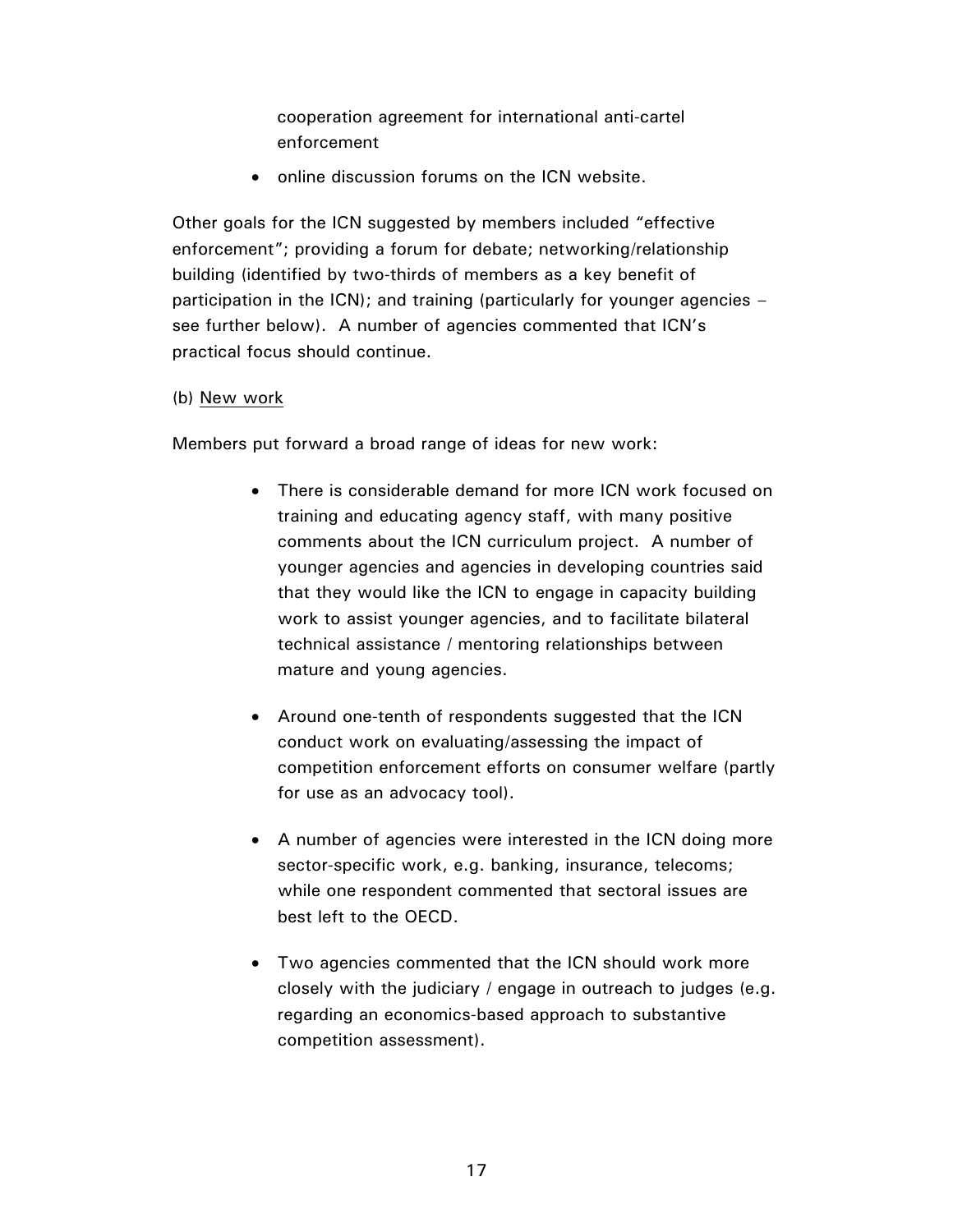- A number of agencies suggested work on economic analysis (including the use of econometrics) / effects-based approaches to substantive assessment.
- Other suggestions for new work included:
	- o public procurement and bid-rigging
	- o state aid
	- o unilateral conduct: exploitative practices e.g. excessive pricing
	- o a focus on economic development / pro-poor initiatives (fundamental to developing countries)
	- o more work on small /transition economies
	- o merger control in multijurisdictional transactions
	- o the substantive test in merger control (e.g. SLC, SIEC)
	- o management of agencies
	- o procedural innovation
	- o settlements/commitments procedures
	- o sanctions
	- o consumer welfare v total welfare standards
	- o methodologies to undertake quick, credible and inexpensive empirical research, e.g. eliciting consumer views
	- o complementary issues e.g. trade liberalisation
	- o nationalisation/reverse demonopolisation (perceived as an increasing trend).

One respondent noted that the ICN clarify the difference between "recommended practices"; "best practices", "good practices" etc.

#### **How the ICN operates**

We asked members how we can ensure that we achieve the right level of inclusiveness and accountability across the ICN.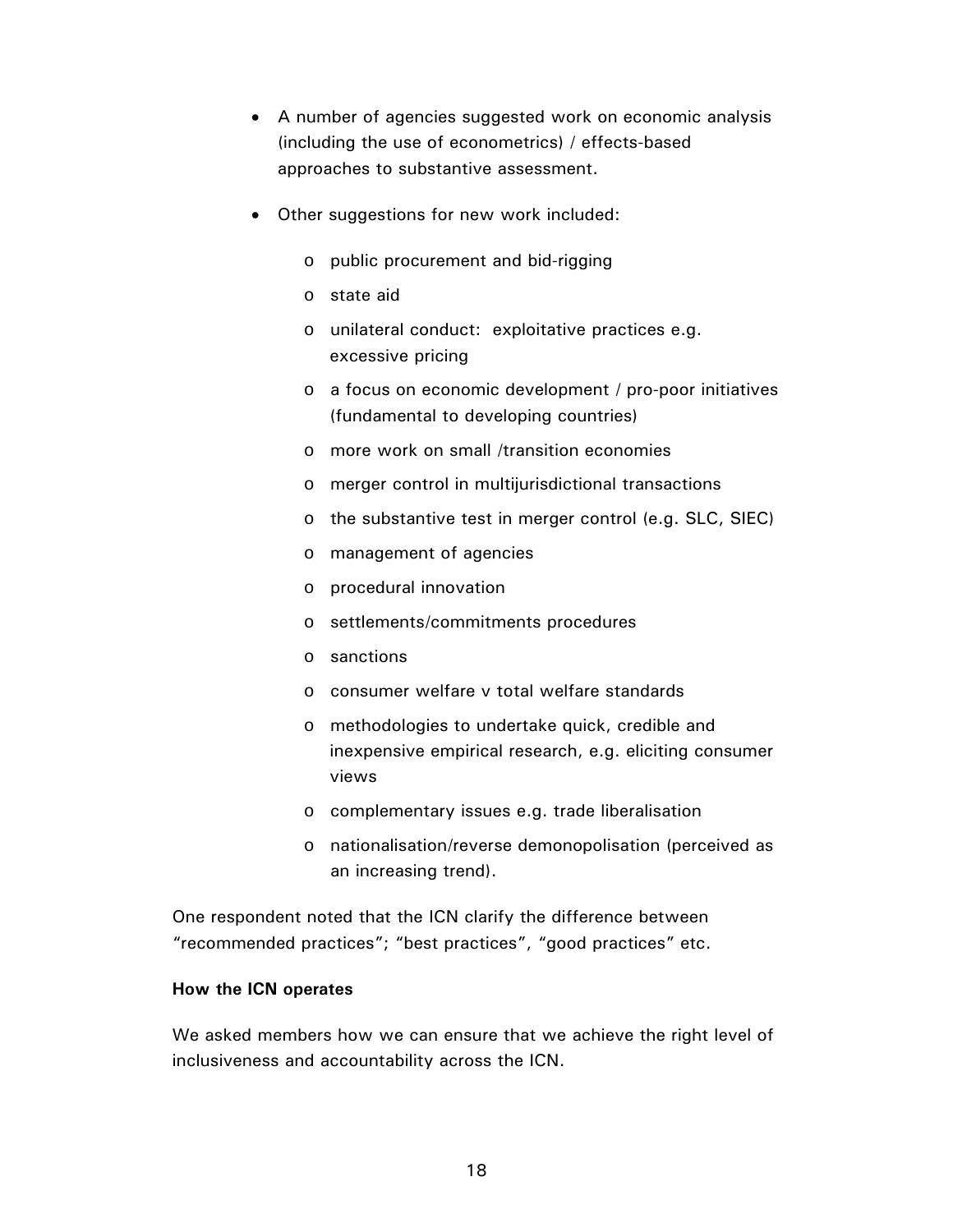#### (a) Inclusiveness

A number of members suggested that the ICN's agenda and working groups could be more inclusive. Several commented that the ICN should pay more attention in agenda setting to the needs of younger/smaller agencies and/or agencies in small or developing economies, while on the other hand there were various comments from younger/smaller agencies that the ICN's agenda is well balanced, is very useful for smaller/younger agencies, and that the agenda reflects their needs.

A number of smaller/younger agency members felt they have adequate opportunity to be involved in the ICN and take a leadership role should they choose to do so, one small and new agency noting that "you get out of [ICN] what you put into it. Participation may take some effort, but the rewards are there for those that participate."

Specific suggestions included:

- Creating an advisory council of (e.g.) younger agencies.
- More guidance on how written best practices could be put into practice, e.g. through the AISUP or in workshops.
- ICN providing training, e.g. through the ICN curriculum project (see also 'new work' above).
- Suggestions that there should be more diversity in working group discussions / work products; that working groups should encourage free debate on future work and ideas before circulating draft work plans; and that efforts should be made to encourage a broader range of agencies to speak on working group calls (e.g. by doing a 'tour de table').
- Finding ways to avoid the cost of international telephone calls and the timing of ICN calls (a particular problem for agencies in the eastern part of the world) operating as a barrier to participation in ICN calls, e.g. offering toll-free numbers; webinars; posting recordings/minutes of teleseminars/calls on the ICN website.
- Addressing language barriers through: translating ICN work products into different languages; having calls/meetings for specific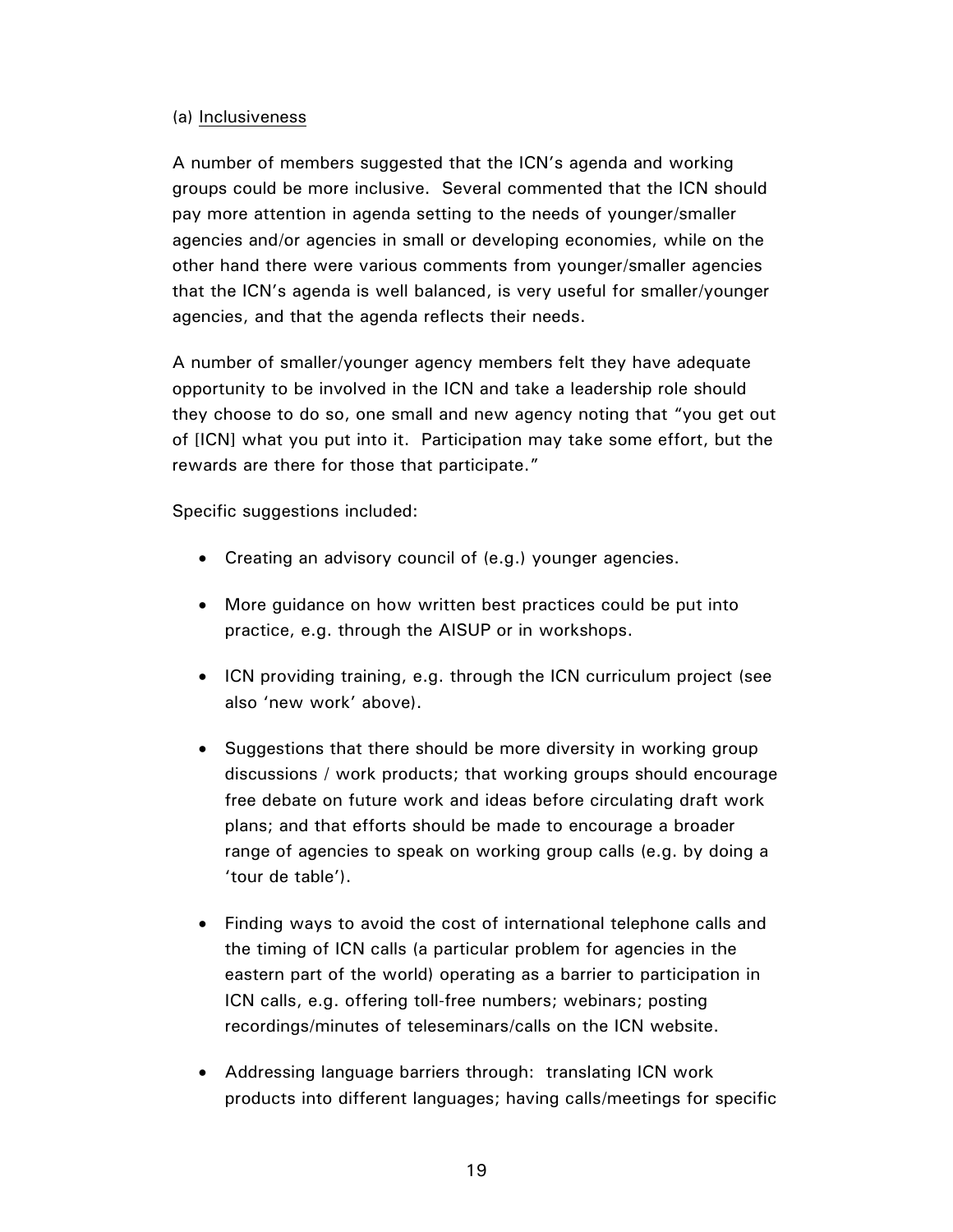language groups; and/or having some working subgroups for specific language groups.

- About one-tenth of responding agencies were in favour of having regional platforms to address regional interests.
- A number of members suggested calls/meetings (e.g. breakout sessions at workshops/conferences) tailored to specific interest groups, e.g. markets at a similar stage of development / particular languages/regions.

Other suggestions included:

- A survey of ICN members' needs as to future topics etc.
- A few members suggested reducing the annual workload of the working groups, which can create a barrier to participation for less well-resourced agencies; while a number of others (including smaller agencies) noted that the ICN is not taking on too much and tackles a good range of subjects.
- The IDRC conferences prior to ICN annual conferences are welcome; could previous topics covered in IDRC conferences be bundled and offered as ICN work product to developing countries?
- There should be clearer information on the different ways to get involved in the work of the working groups and the resource implications that the different options entail.
- The cost of attending workshops was highlighted as a barrier to participation by some agencies. Suggestions to address this issue included webcasting workshops (one member suggested enabling active participation by videoconference) or trying to arrange some ICN events to take place just before or after (and proximate to) other international competition events such as the OECD Global Forum.
- There were several comments and questions regarding the availability of ICN funding for attendance at ICN events, which suggested that the 'rules' for obtaining funding could usefully be clarified.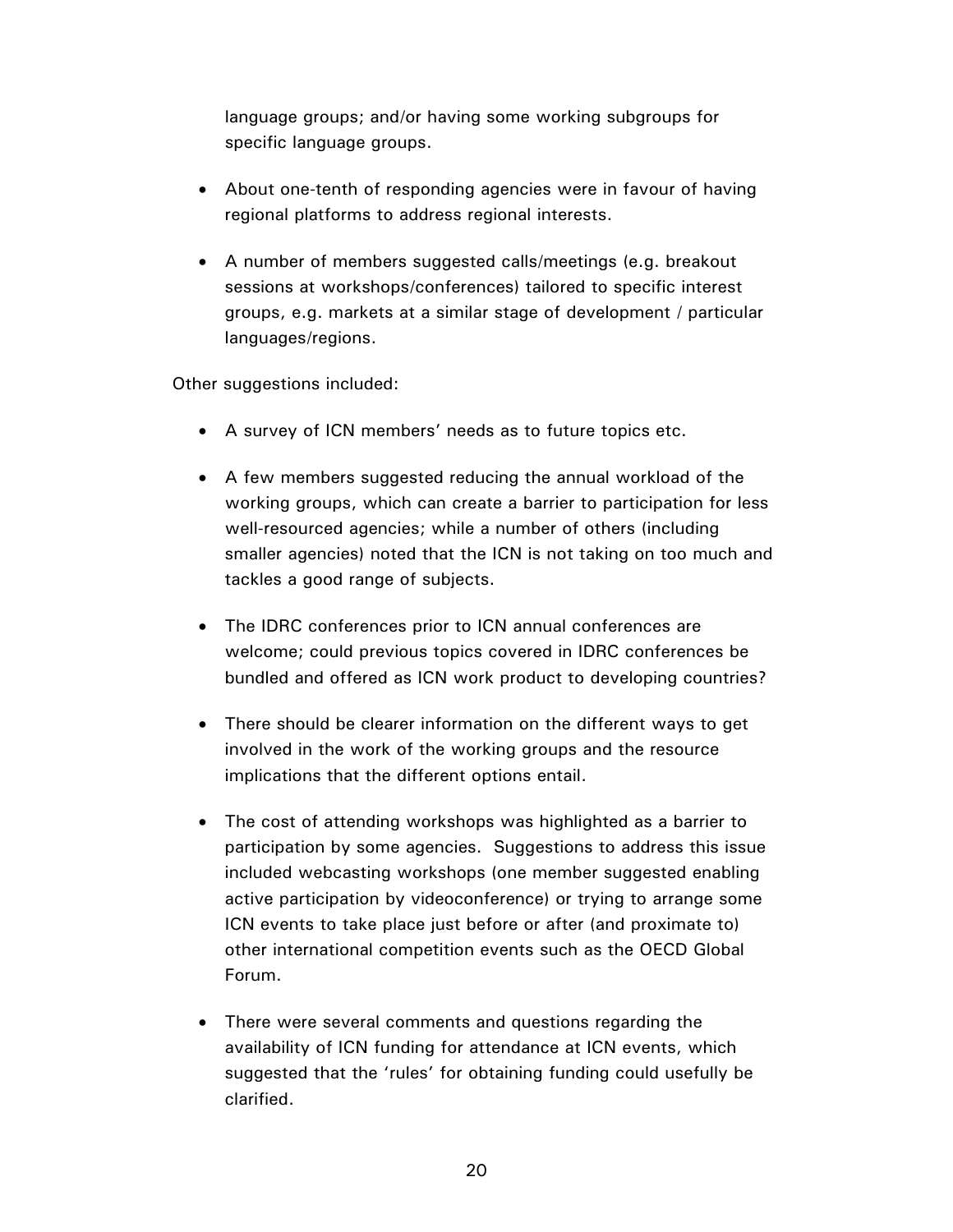The feedback indicates relatively little demand for membership of the Steering Group to be broadened. Three members commented that younger agencies and agencies in developing countries should be better represented on the Steering Group, while another (not a Steering Group member) commented that provided the Steering Group's decisions were reflected at working group level and vice versa, the focus on broadening participation in decision-making should centre on the working groups.

#### (b) Communications

Many members' criticisms centred on communications, including: overlaps in the scheduling of working group calls; out-of-date e-mail distribution lists; some teleseminars suffer from poor line quality; some working group calls are too long and difficult to follow.

A number of members praised the new website, noting that the ICN blog and the provision of contact details for working group chairs etc. contribute to increased transparency. A small number of members found the website difficult to navigate, and one suggested that there should be a special introductory page for new ICN members with information on how to get involved in the different workstreams, and with all the contact details in one place.

There was also a suggestion that the ICN blog could be used more as a means of communicating ICN events, member events etc.

### (c) Accountability/transparency

A number of members thought the ICN could be more accessible / responsive: see the comments above. Two members suggested that the ICN needs a clear direction.

One member commented that the Steering Group should share more information regarding its discussions, while one suggested that there is no need for greater transparency as regards its work.

One member suggested that there should be more rotation of Steering Group members, and two members commented that the elections to the Steering Group should be more clearly advertised and more transparent.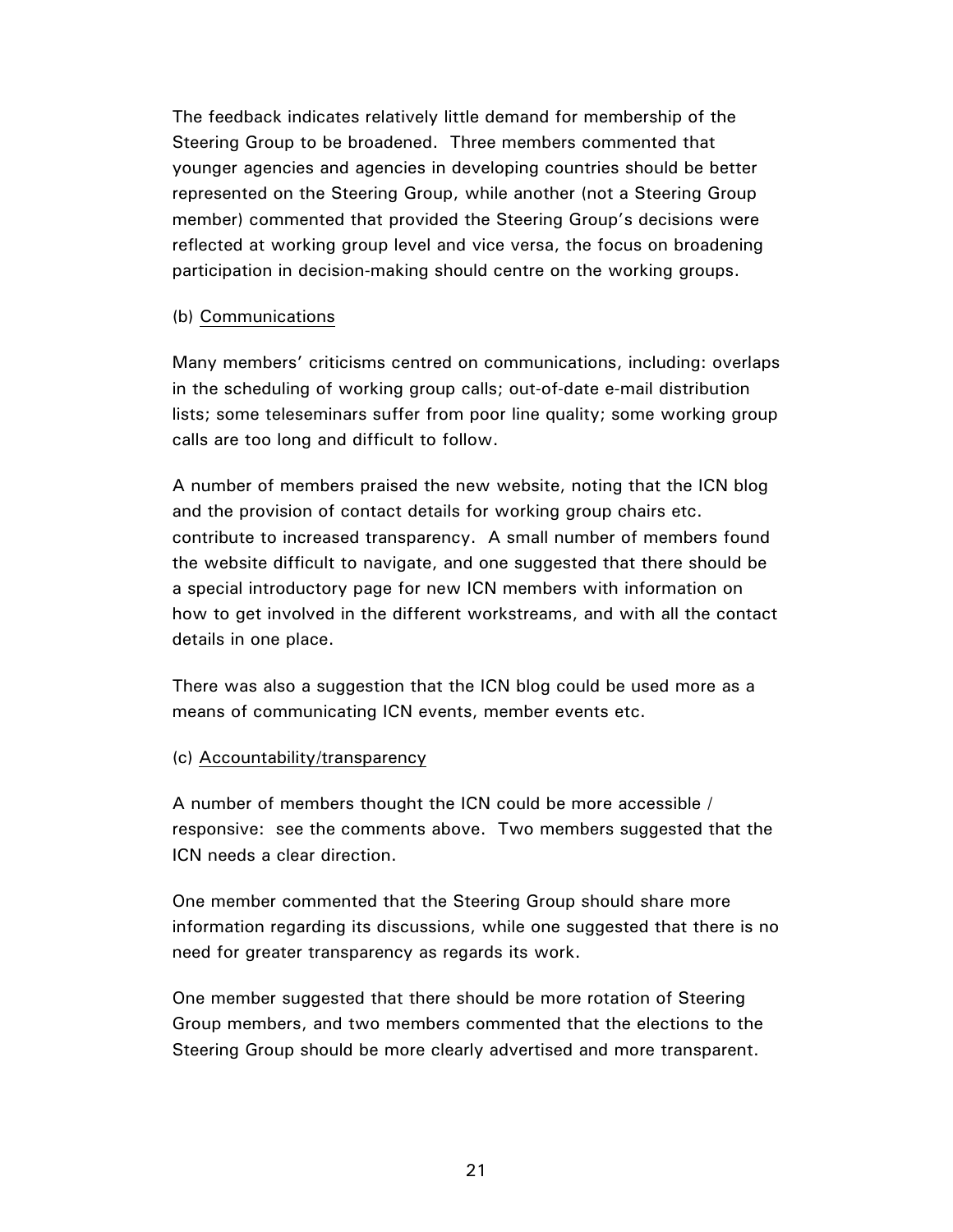### (d) ICN annual conferences

The most frequent criticism of the ICN was that the annual conference needed much more time dedicated to breakout sessions and less to plenary sessions, with a greater focus on interactive/open discussions and case studies. There were also positive comments that ICN conferences have become increasingly diverse over time, with a more frank exchange of views from a broader range of agencies.

A number of members suggested more diversity of speakers on individual panels, and a limit on the number of panels on which an individual speaker would sit.

Other suggestions for future annual conferences included:

- audience Q&A in plenary sessions
- smaller panels in plenary sessions
- the conferences should be smaller/tighter events with less festivities, in order to keep costs down
- one member commented that there should be more time for strategic discussions rather than working group reports, while another welcomed the introduction of working group reports on current/future work on the first day of the conference.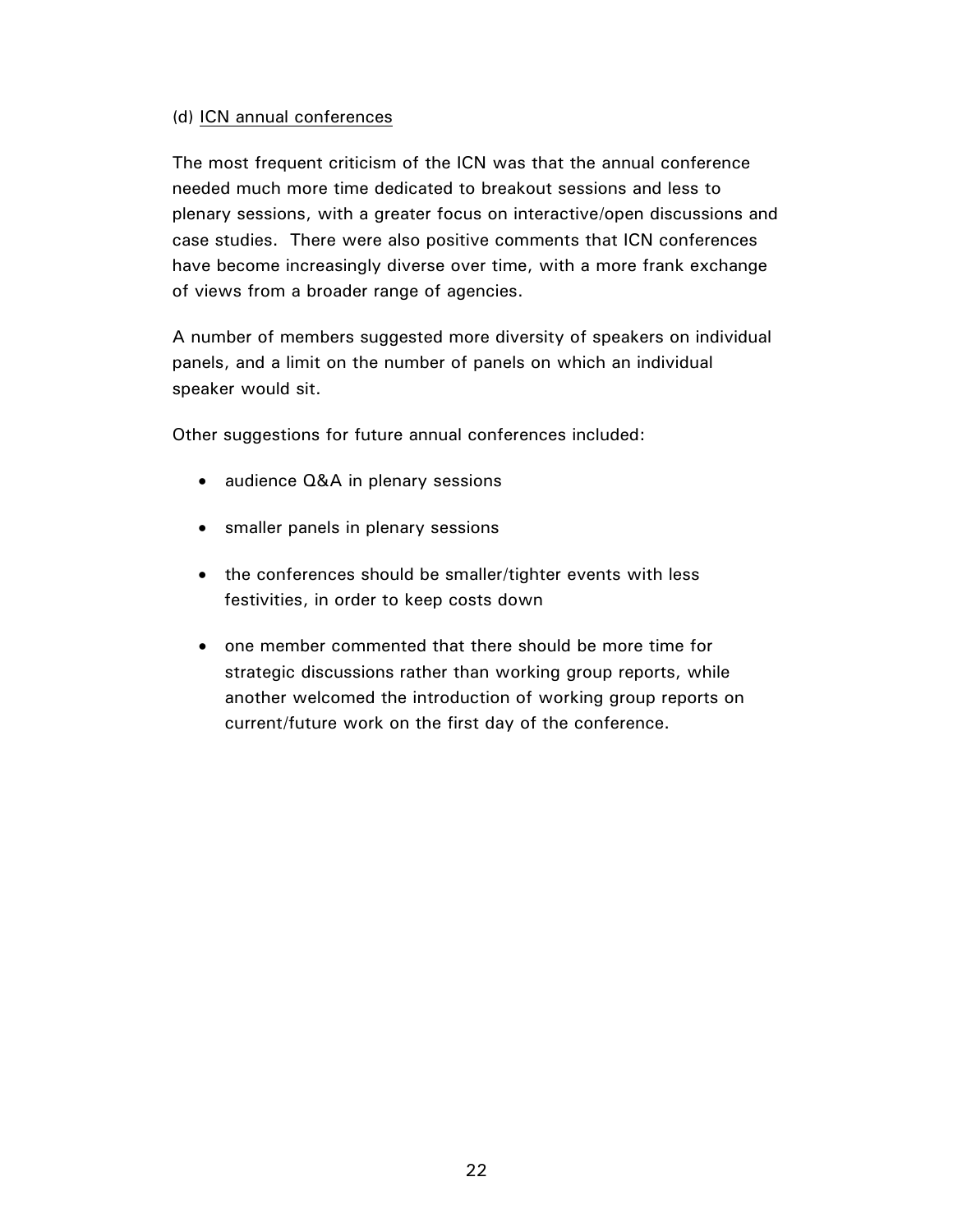**2. Diagram showing ICN members' feedback on the benefits of ICN membership** 



#### **Benefits of ICN membership**

This diagram is weighted by the number of mentions made in ICN 'Second Decade' interviews. For this reason, the Best Practices box appears disproportionately large as some interviewees mentioned multiple work products. Overall, networking and experience sharing was the most common single benefit cited.

### **3. Minutes of the NGA conference call held on September 3, 2010**

On September 3, 2010, the NGA Liaison Bruno Lasserre, in cooperation with the Vice Chair for Outreach Bill Kovacic, held a conference call to solicit feedback from NGAs as part of the project, "Planning for ICN's Second Decade."

Prior to the call, the NGAs were asked to complete a short survey about their involvement in the ICN, communications, and satisfaction with ICN work product and aspects of the ICN's governance and structure. The results of the survey can be found on the ICN website at www.internationalcompetitionnetwork.org/second-decade.aspx.

The Vice Chair for Outreach opened the call by presenting the preliminary results of the ICN member interviews that took place in July and August as part of the Second Decade project.

The NGA Liaison then invited the NGAs on the call to provide feedback on the ICN, organised under four themes.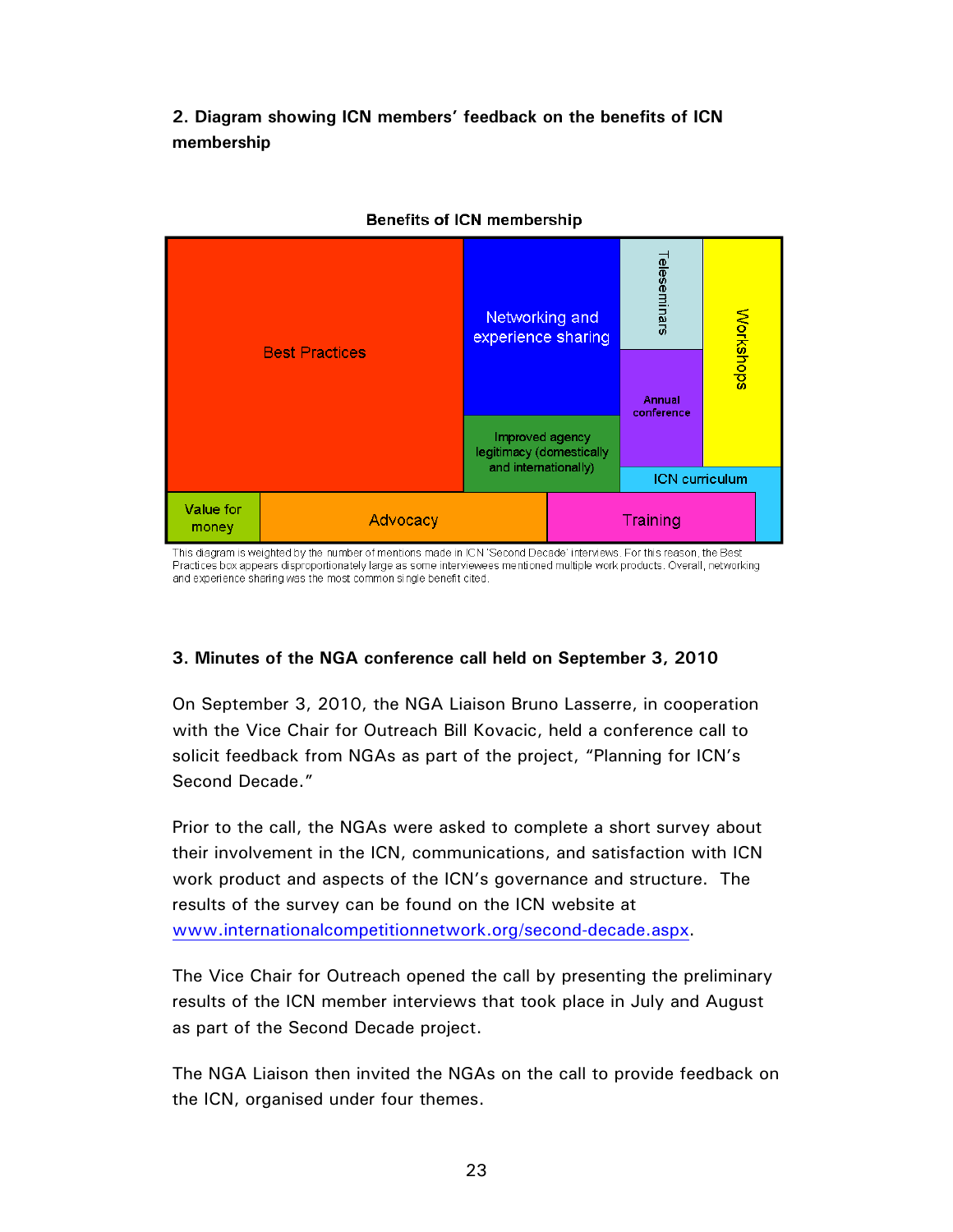# 1. First, the NGA Liaison asked the NGAs to outline the main benefits that they have realised from participating in the ICN.

Most NGAs emphasised a principal benefit of their participation was networking. Similar to members, NGAs agreed that building relationships with other stakeholders from the competition community was a key asset. They underscored that the ICN provides a venue for them to be better acquainted with enforcers, and to better understand enforcers' views, outside of their regular contact with one another, by sharing thoughts through collaborative work on projects or discussions on the margins of ICN events.

There was a discussion about the specific roles that NGAs play within the network. Some participants on the call said that that NGA participation is extremely valuable, as their participation promotes transparency and fosters the ICN's legitimacy by reflecting diverse views. This diversity of views was considered particularly beneficial when creating standards.

# 2. Second, the NGA Liaison solicited views on NGA recruitment and diversity.

All NGAs agreed that it was important to ensure that the diversity of views and interests of all ICN members and NGAs are represented. Broader engagement of NGAs from diverse professions and geographical scope was viewed as one of the core challenges for the ICN in the future. The NGA Liaison presented initial work the ICN has done in this area, and NGAs on the call welcomed new recruitment efforts that will be designed in the coming months.

There was support, particularly from current NGA academics, for additional academics to participate as NGAs. It was identified that the ICN curriculum project led by the Vice Chair for Outreach had already begun to engage more deeply academics, and that this project would likely interest additional academics as well, because the project involves teaching and also because there may be room for academics to promote their research on competition issues.

There was support for targeting not only individual academics, but also research centres on competition topics (in law or economics) to better identify potential academics with the relevant expertise for participation in ICN work.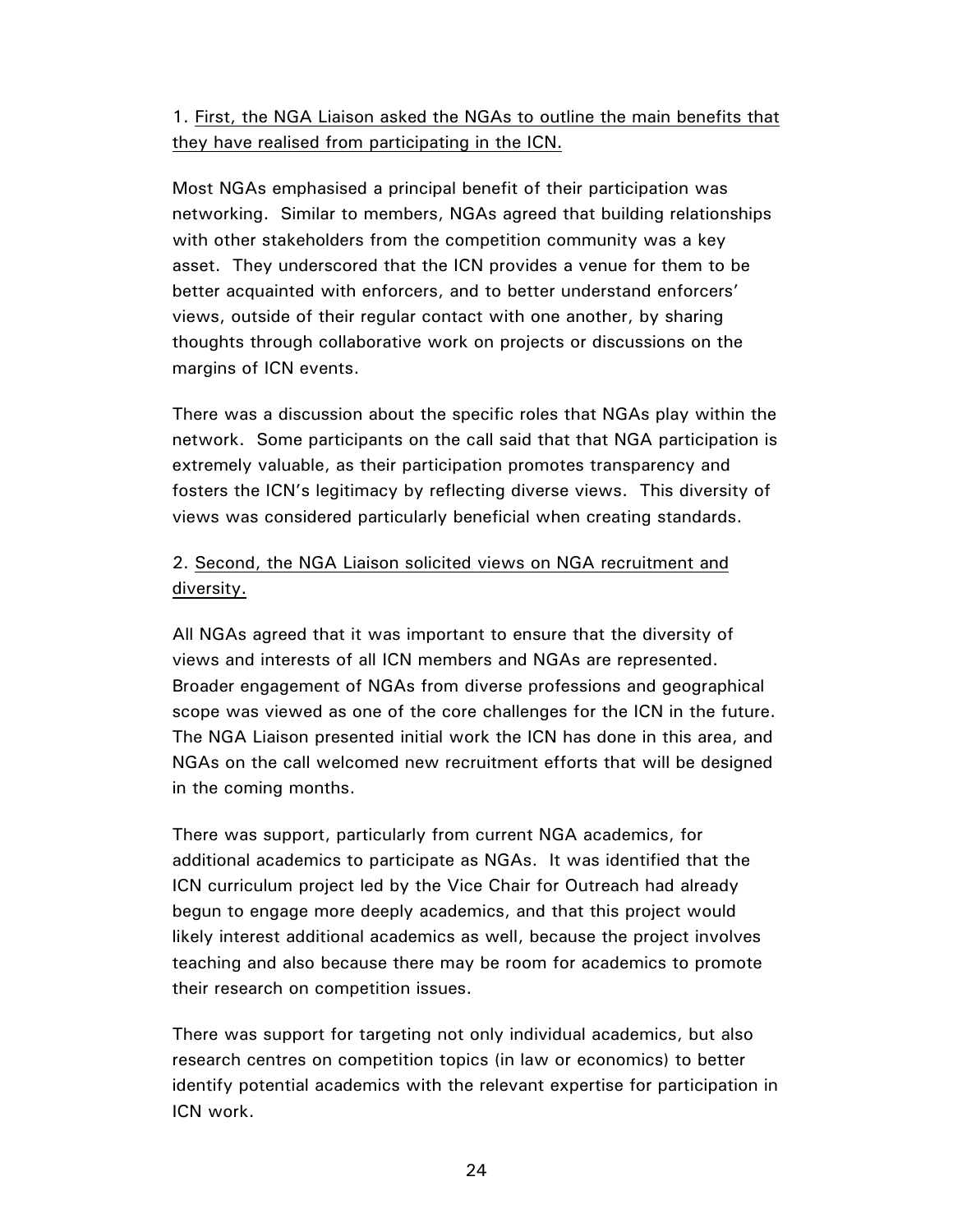Second, there was recognition that NGA recruitment, particularly in those geographical areas where NGAs are currently underrepresented, could be difficult. NGAs on the call explained that finding the relevant NGAs requires expertise, resources, and a solid understanding of how the ICN works. They underscored that ICN members may benefit from assistance in identifying and recruiting NGAs. One NGA proposed that in some circumstances, existing NGAs could further recruitment efforts by making recommendations for potential NGA candidates. Since many current NGAs have an extensive knowledge of their local competition communities and have already participated in cross-border projects on competition issues, they are well placed to identify potential participants.

Finally, most NGAs highlighted that NGA participation, regardless of professional background, has already proved to be a strong asset for ICN members who have few resources, as NGAs and members share the resource burden of participating in ICN projects.

This would certainly be of interest to other competition agencies, particularly those with limited resources.

### 3. Third, the NGA Liaison sought views on how the ICN could improve NGA participation, particularly regarding communications.

NGA survey responses as well as discussions on the call made clear that the ICN can improve its communications with respect to NGAs, including by identifying the precise roles and expectations of NGAs. This would be helpful for recruitment of new NGAs and for deepening participation of existing NGAs.

### 4. Fourth, the NGA Liaison sought input on the future of the ICN.

The NGAs encouraged the ICN to continue to build on its successes, while maintaining a focus on the practical.

NGAs underscored the important role they can play in identifying topics for ICN's future work, including by academics with their expertise gained from research. Specific topics that were identified for future work include: the relationship between competition and protectionism, and private enforcement on competition rules, as well as increased follow up on ICN work products and their impact at a domestic level, notably in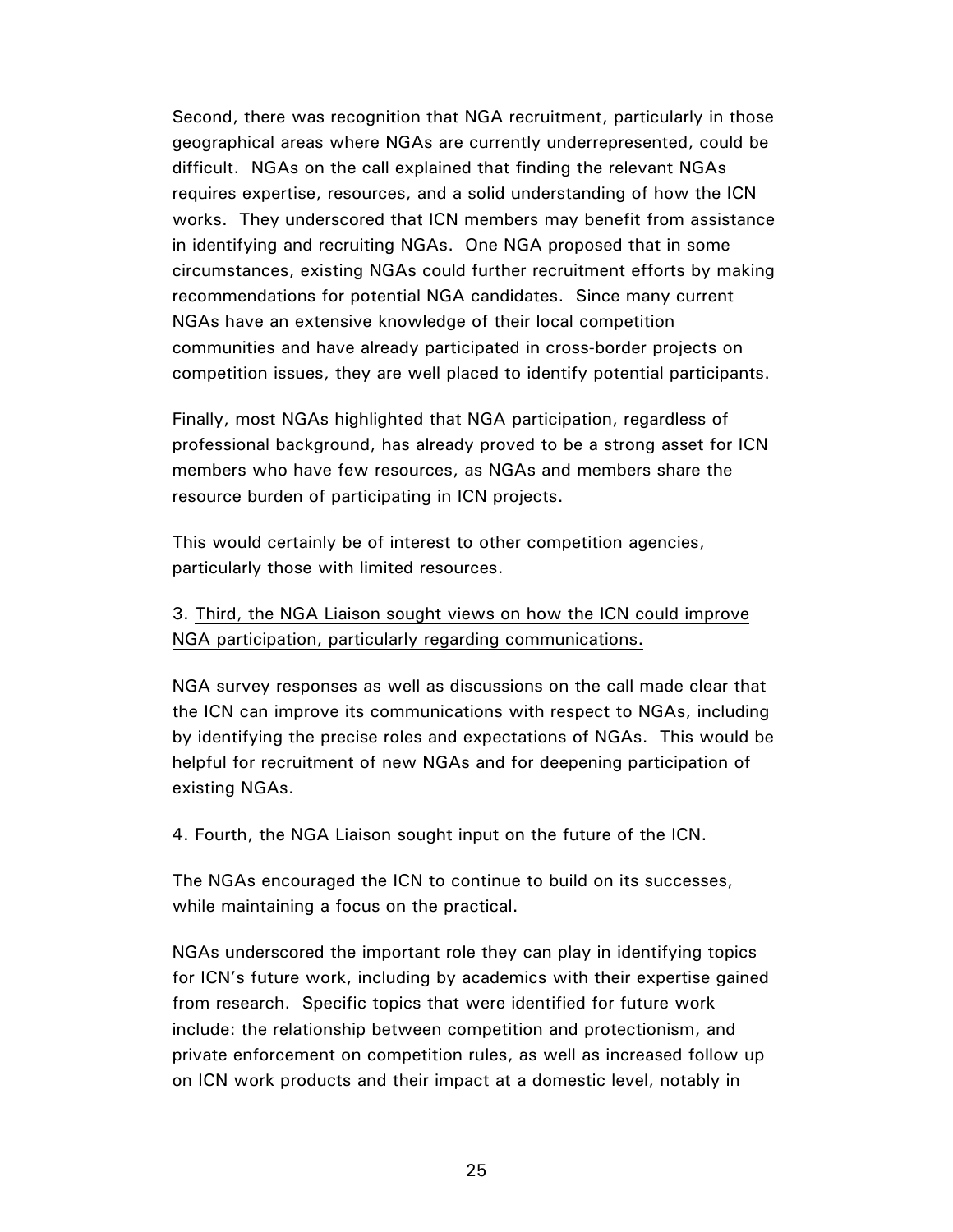terms of convergence on international standards. One NGA thought the ICN should include judges more closely in its work.

Some NGAs suggested dedicating more time at the annual conferences to breakout sessions, which are from their point of view the best way to facilitate open dialogue. One NGA said the ICN has managed to maintain a coherent line of thinking from its inception until today, but that to substantiate the second decade project, the ICN should not lose track of its primary objective which is convergence.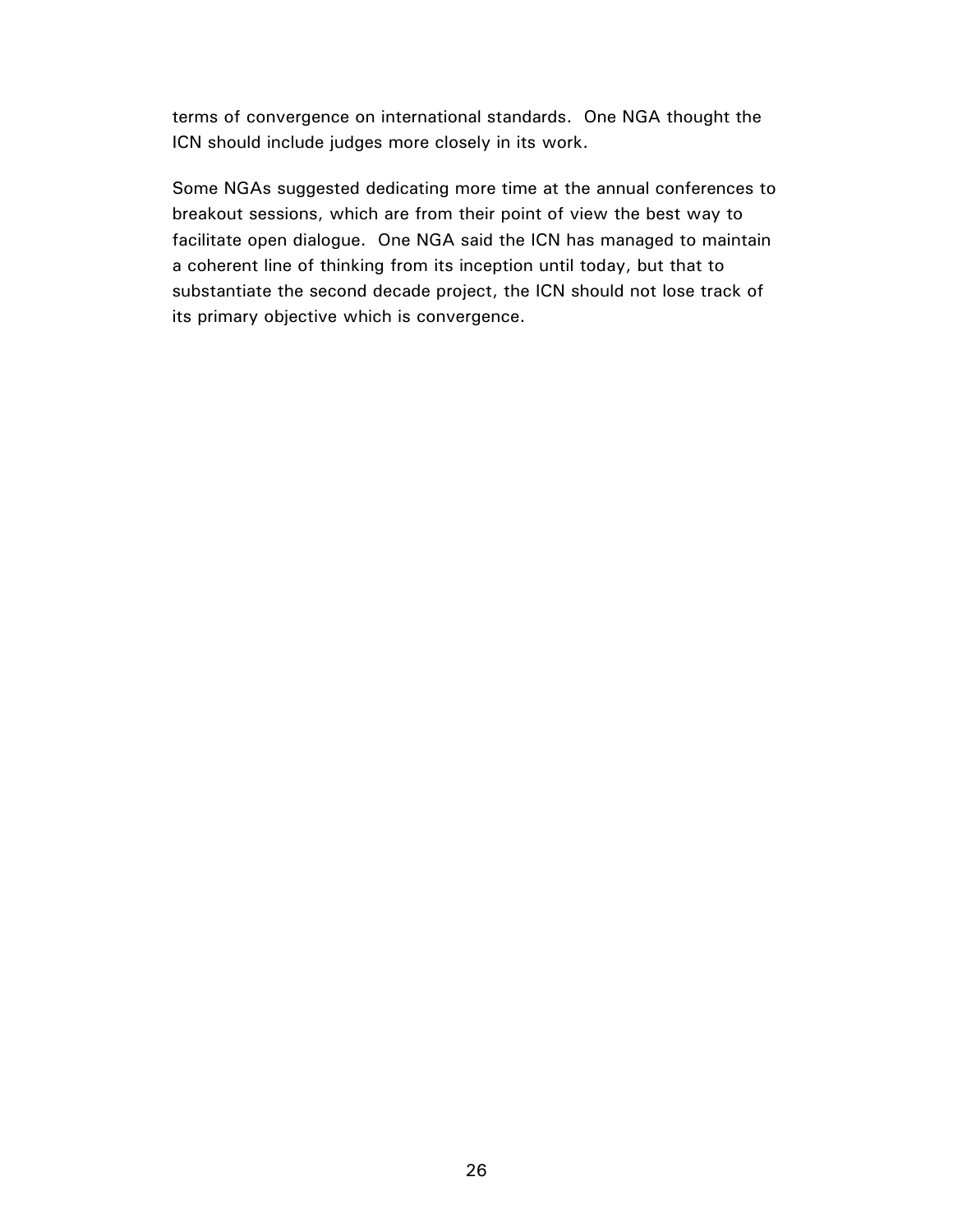# **Annex 2**

# **Response to the second decade feedback by Working Groups, Advocacy and Implementation Network and NGA Liaison**

### **1. Advocacy Working Group response to feedback**

Re-established in 2007, the Advocacy Working Group (AWG) has been continuously exploring flexible and 'user-friendly' forms of addressing the needs of the ICN Membership in the intellectual underpinnings of, and practical experience in, planning, implementing and evaluating their competition advocacy programmes. Reaction to ICN members' needs in the area of competition advocacy has always been a driving force of the AWG planning and activity, starting with a comprehensive survey presented in its 2009 Report on 'Assessment of ICN Members' Requirements and Recommendations on Further ICN Work on Competition Advocacy' (www.internationalcompetitionnetwork.org/uploads/library/ doc362.pdf).

In response to the feedback received from ICN members and NGAs in the consultation on the ICN's second decade, the following new projects are included in the AWG's long-term plan for 2011-2016:

- A **project on raising awareness of the benefits of competition**, in which the group will learn how agencies explain the benefits of competition; gather existing learning on methods of measuring or evaluating the benefits of competition agency interventions; and draw together the existing learning on the role of competition policy in driving growth and innovation.
- Providing **guidance for government bodies on considering the competitive effects of their market interventions**. The intention is to examine whether and how governments analyse competitive effects of market interventions and to consider producing work product, possibly in the form of good practices, to complement the OECD's Competition Assessment Toolkit which is designed to help evaluate whether a law or regulation unduly restricts competition.
- A **project on 'promoting competition culture'**, in which the group will seek to define what is meant by a competition culture; learn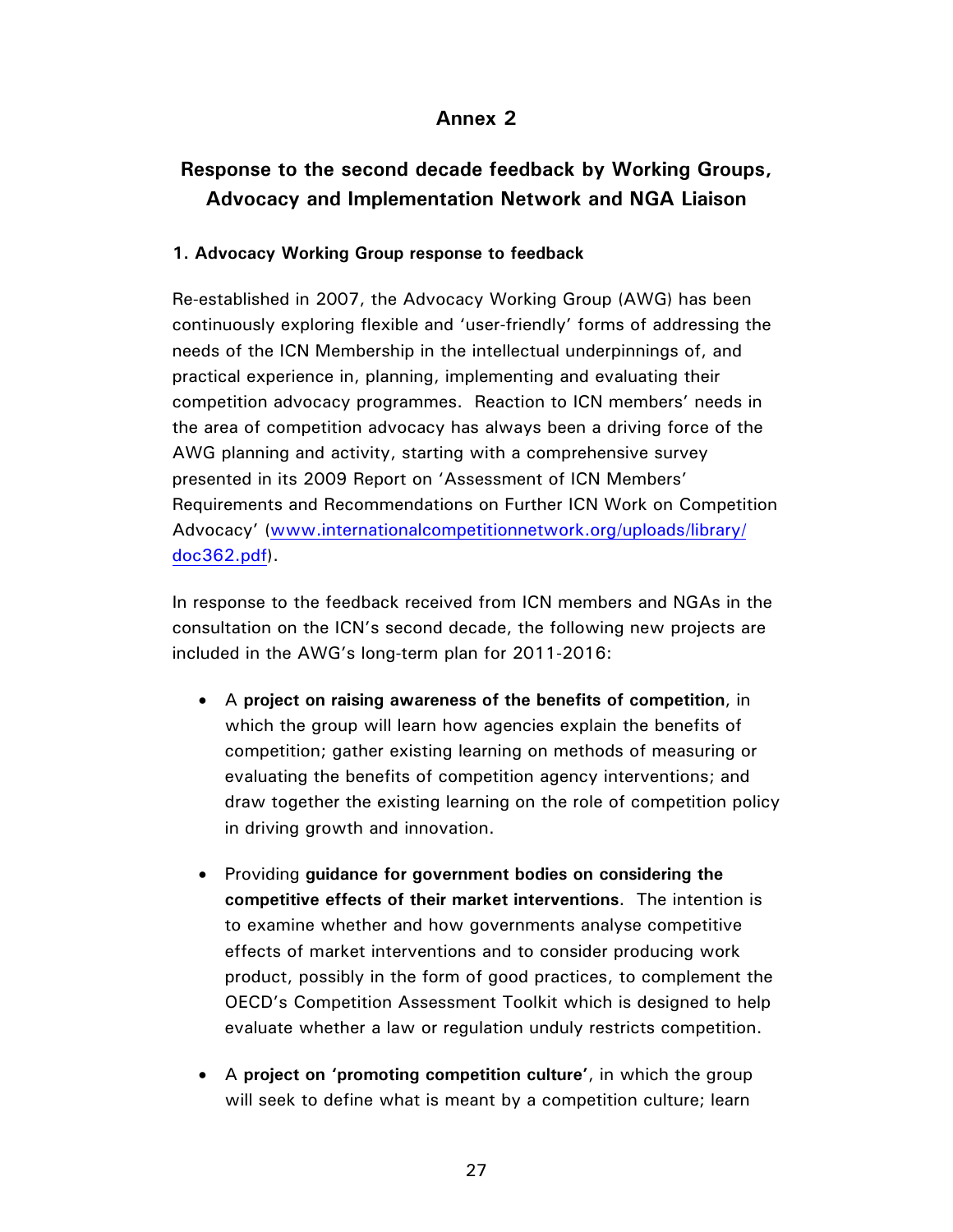how members interact with the constituent parts of a competition culture and the roles that each part plays or potentially could play; and consider developing guidance or tips for member interaction with constituents in promoting a competition culture.

- Hold one or more **ICN Advocacy Workshops**.
- Be a **forum for the identification and discussion of important policy issues and hot topics in competition advocacy**, on an ongoing basis. For topics where the AWG is best placed to promote dialogue, the AWG may consider carrying out work; in other cases the AWG may put forward suggestions to other groups within the ICN.

### **2. Agency Effectiveness Working Group response to feedback**

The Agency Effectiveness Working Group (AEWG) is working on the preparation of a comprehensive Competition Agency Practice Manual (*Agency Manual*) since its inception during the 8th Annual Conference in Zurich in 2009. So far the group has completed:

- the first chapter, on "strategic planning and prioritization";
- a draft of the second chapter, on "effective project delivery"; and
- a questionnaire to ICN members on "Effective Knowledge" Management", which will be the subject of the third chapter of the Agency Manual, and a draft summary of the answers to selected questions in the questionnaire to be presented in the Annual Conference in The Hague for further discussion.

The AEWG has decided that there is no need to review its long-term plan for the moment. This is mainly because finalisation of the Agency Manual is the first and most important task it needs to accomplish.

In future, the AEWG may consider preparation of Recommended Practices following the finalisation of the Agency Manual. Moreover, AEWG believes that teleseminars and workshops are quite beneficial to further develop and disseminate the work it carries out. Therefore, the AEWG may organise future teleseminars on the chapters of the Agency Manual.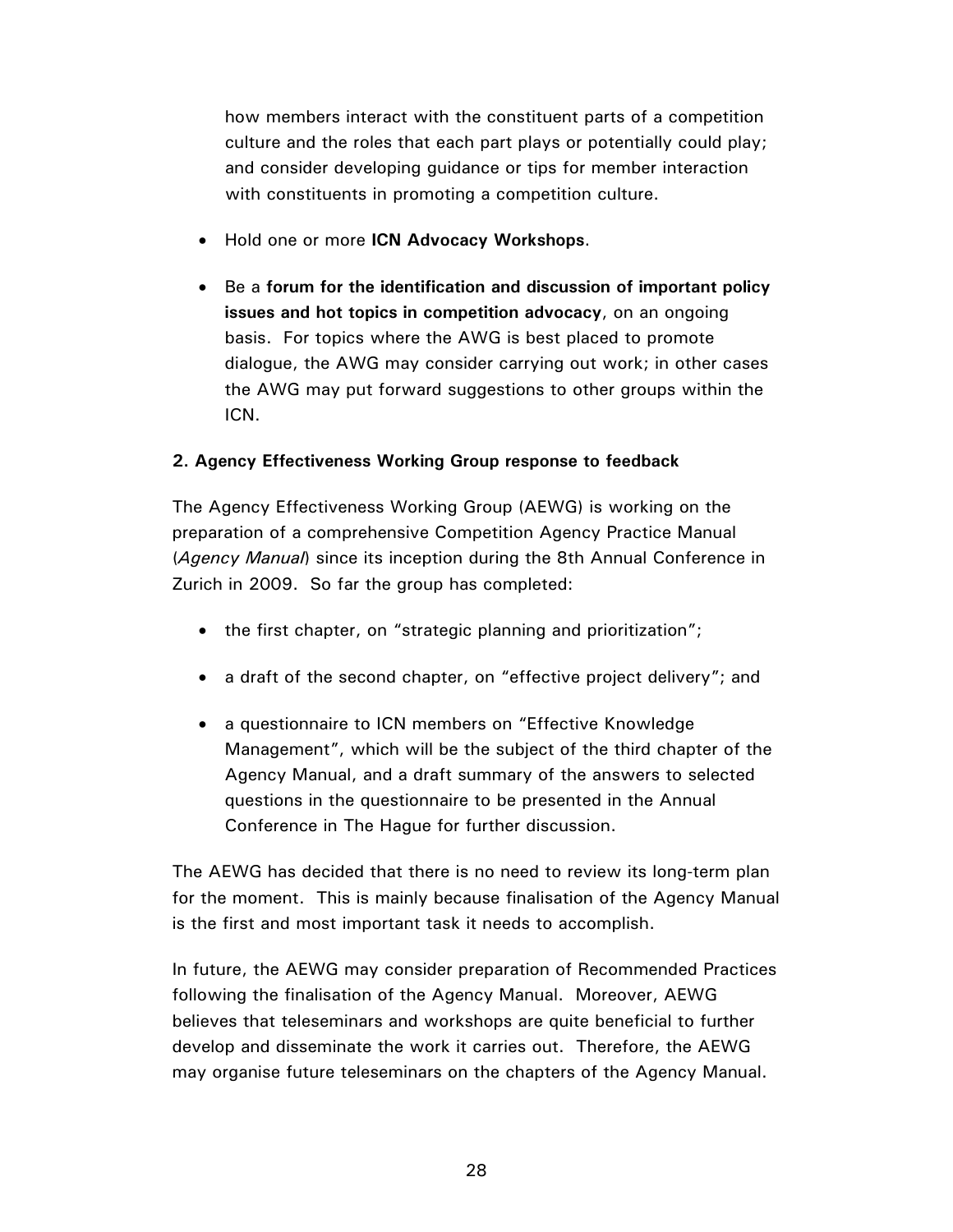The AEWG attaches great importance to the involvement of younger agencies as well as the agencies of developing countries in its work in addition to experienced agencies.

### **3. Cartel Working Group response to feedback**

The Second decade feedback has confirmed interest by ICN members for most of the projects included in the Cartel Working Group's Long Term Work Plan. As a result, the Cartel Working Group Long Term Plan, which was adopted as recently as in 2010, already anticipates most of the initiatives and topics raised in the Second decade feedback. In particular, possible future initiatives identified in the feedback, such as experience sharing through workshops, teleseminars or work focused on particular topics are part of the Cartel Working Group's existing work product and will continue to be part of the group's 2011-2016 Long term work plan.

In line with the outcome of the Second Decade feedback, the Cartel Working Group will take measures to better involve younger agencies or groups of agencies with common interests in the work of the Cartel Working Group and improve promotion and accessibility of the work products.

Finally, the Cartel Working Group will also continue to contribute in the broader work of the ICN, by cooperating with other working groups and international organisations, such as OECD.

### **4. Merger Working Group response to feedback**

The Merger Working Group has dedicated the past year to conducting a comprehensive assessment of the use and impact of its existing work, and the needs of ICN members going forward. This project has provided the Merger Working Group with a wealth of information that will greatly impact its priorities and activities in the years to come.

First, the Merger Working Group obtained a great deal of information on the use and impact of its work product, as well as barriers to work product use. Over the next five years, the Merger Working Group will place a high priority on promoting familiarity, implementation, and use of its work product based on the information it gathered during this year's assessment.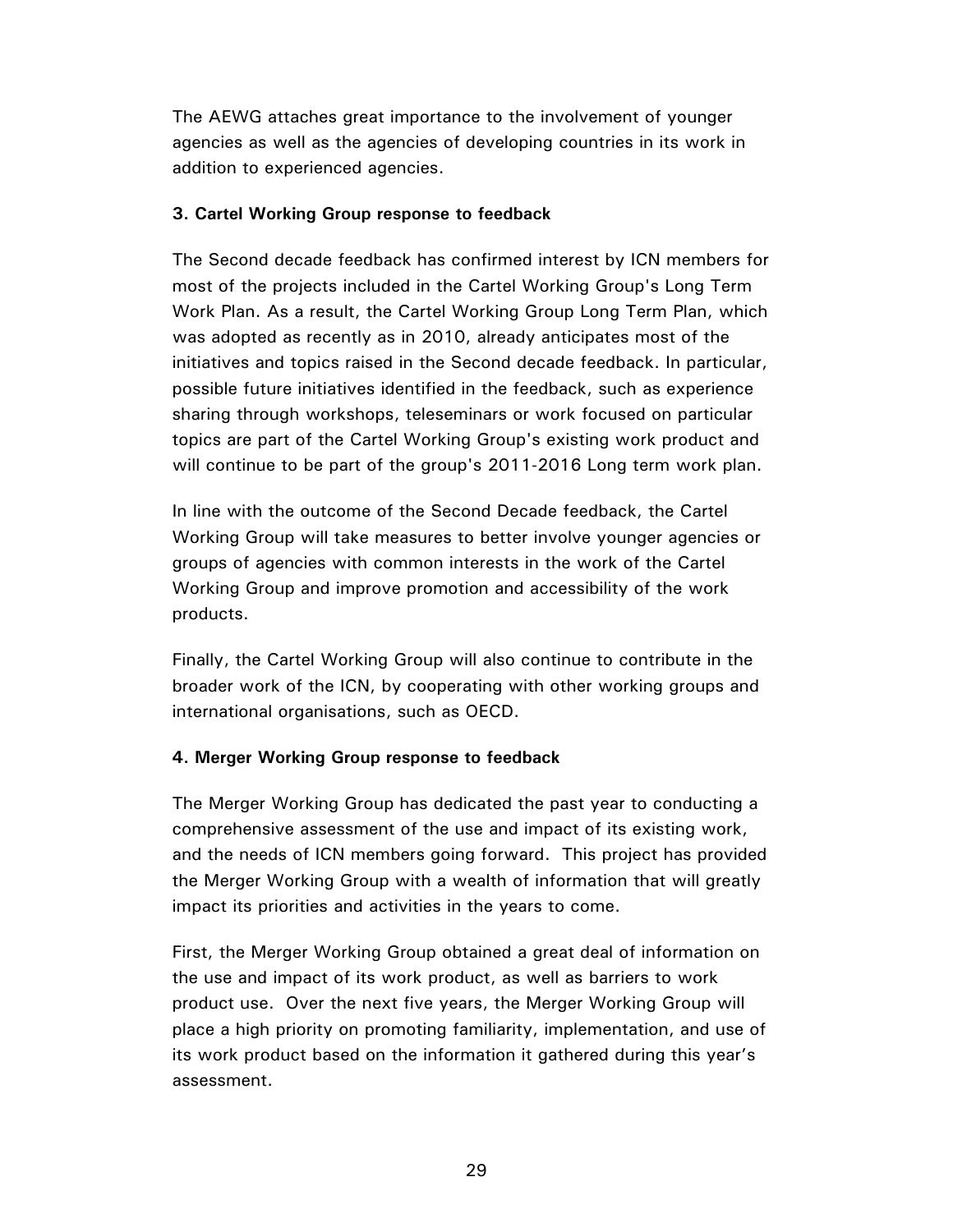Second, the Merger Working Group in the next five years will place an emphasis on work in areas where ICN members have indicated the highest levels of interest. This includes exploring the potential for additional Recommended Practices for Merger Analysis, updating the Merger Guidelines Workbook, and new work on economic analysis, investigative techniques, and merger remedies.

Finally, the Merger Working Group will continue efforts to involve additional ICN members and NGAs in its work. In response to the information it received in the assessment, the Merger Working Group plans to (1) make greater use of ICN's webinar technology, (2) explore ways to disseminate workshop and teleseminar materials and content more widely, and (3) undertake a project next year to improve its use of web-based tools, including improvements that may help in reducing or removing barriers to work product use and implementation.

### **5. Unilateral Conduct Working Group response to feedback**

The Unilateral Conduct Working Group (UCWG) held several working group calls to discuss how it might revise its long term plan to incorporate, as appropriate, the feedback received from ICN members and NGAs.

Consistent with the feedback received, the Working Group aspires to propose Recommended Practices or other guidance for the analysis of unilateral conduct. As the Working Group recognises that different views may make achieving consensus difficult, the Group will discuss when it would be most promising to begin this work, whether to start with a general analytical framework or specific types of conduct, and if the latter, which conduct.

In light of the demand from members, the Working Group also will continue to develop a unilateral conduct workbook and hold biennial workshops and two to three teleseminars annually on topics of mutual interest that arise in analysing unilateral conduct.

New areas of work suggested by members and incorporated in the group's 2011-2016 long term plan include enhancing communication, facilitating cooperation in unilateral conduct enforcement, and conducting training webinars.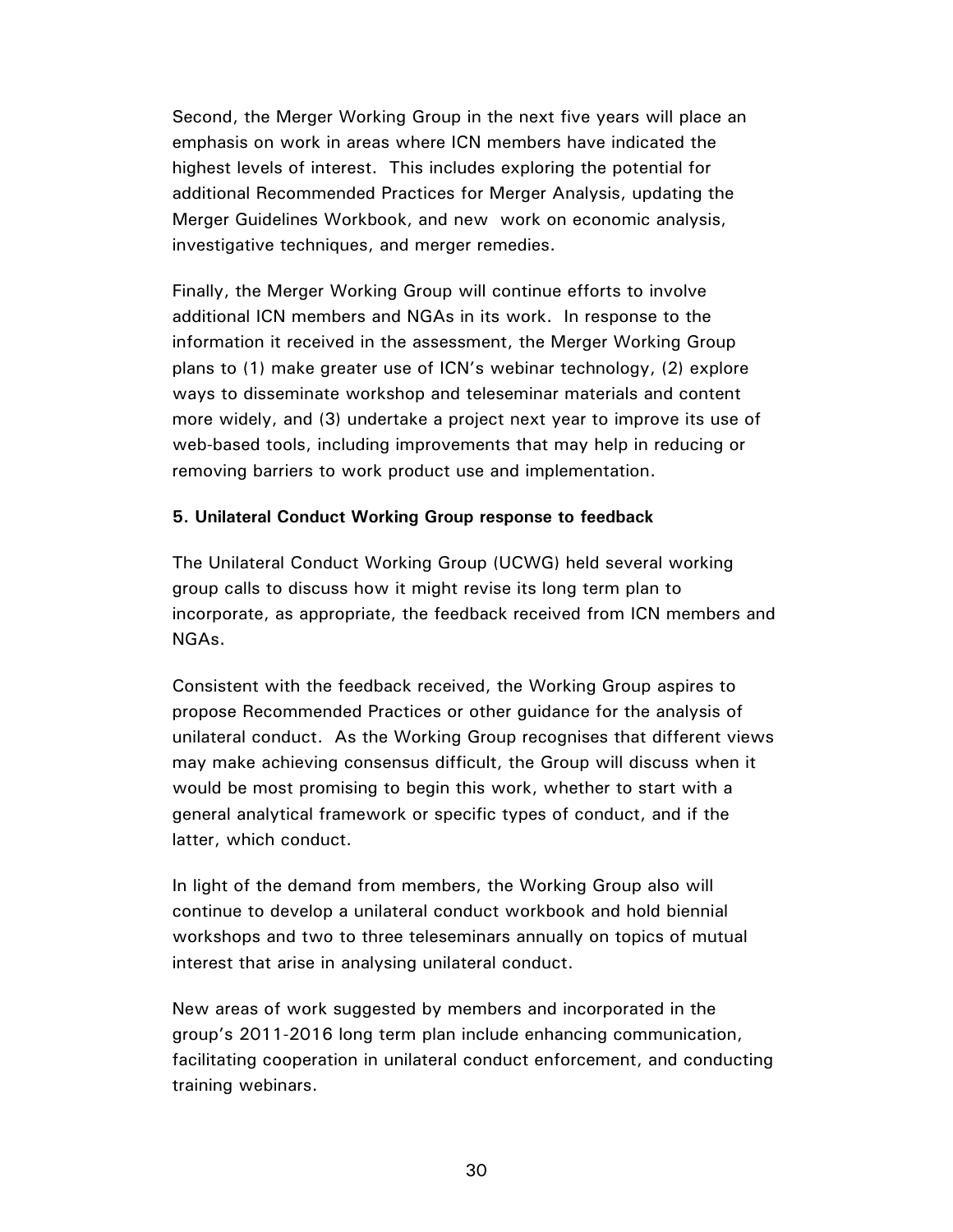- 1. The Working Group will develop a unilateral conduct blog, discussion forum, and/or quarterly newsletter, e.g., posting cases, articles, or other public information on the ICN blog or a dedicated page on the ICN website.
- 2. A project on cooperation could include: the objectives of cooperation; the types of cases that may benefit from cooperation; cooperation tools; impediments to cooperation; confidentiality and privilege considerations; cooperation on remedies; how parties can facilitate cooperation; and what makes for effective cooperation.
- 3. Training webinars would address topics ranging from the assessment of dominance to the design of remedies, drawing on the Working Group's work product and agencies' experience.

### **6. Advocacy and Implementation Network response to feedback**

In response to the Second Decade Project, the Advocacy and Implementation Network (AIN) discussed what the AIN should/can do to provide guidance on putting written work products into practice. As a result of the discussion, the AIN has agreed that it is important to raise awareness of the activities of the AIN and AISUP (Advocacy and Implementation Network Support Program) and has already taken the following measures.

- The AIN posted an article regarding ICN Work Products Catalogue and the AIN on the ICN blog on December 14, 2010 (see www.icnblog.org/?p=934)
- The ICN Work Products Catalogue and AISUP Flyer continued to be distributed at various international fora. Examples include the ICN Unilateral Conduct Workshop held on December 2-3, 2010 in Brussels, the OECD Global Forum on Competition held on February 17-18, 2011 in Paris and APEC-CPLG (Competition Policy and Law Group) meeting held on March 7-8, 2011 in Washington DC.
- The AIN also plans to hold an AIN/AISUP optional breakout session during the ICN's 10<sup>th</sup> Annual Conference in The Hague. In the session, panellists from recipient agencies of the AISUP will be invited to explain how they benefited from the AISUP and discuss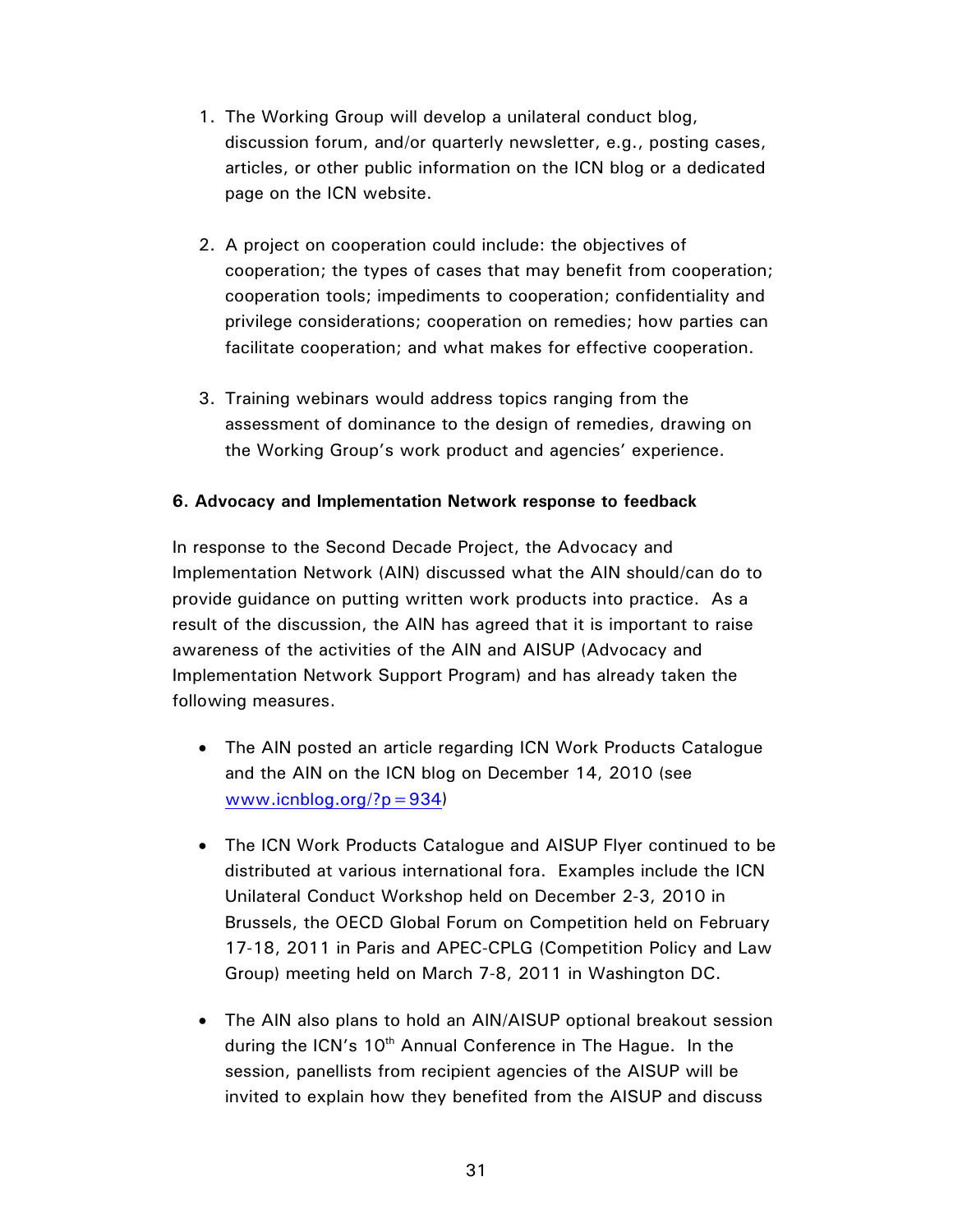together with resource persons from AIN member agencies and the floor how the AIN/AISUP could do better.

• The JFTC is planning to distribute USB drives which include work products included in the ICN Work Products Catalogue at the optional breakout session.

### **7. NGA Liaison response to feedback**

Recognising that participation of NGAs is among the ICN's core strengths, the project of fostering NGA engagement in the ICN was initiated with the designation of Bruno Lasserre as NGA Liaison in September 2009.

As part of the consultation on the ICN's second decade, NGAs were asked to complete a survey about their involvement in the ICN in August 2010 and to give some additional feedback on a conference call on September 3, 2010. The minutes of the NGA conference call are set out in Annex 1 and the results of the NGA survey can be found on the ICN website at www.internationalcompetitionnetwork.org/seconddecade.aspx.

The feedback confirmed the many benefits of being an NGA and of engaging NGAs in the ICN's work (building relationships with other stakeholders, contributing to the adoption of better practices, promoting transparency within the ICN and fostering legitimacy of the ICN's work products by reflecting a diversity of views). It also suggested the need for improvement in two main areas: diversity of the NGA community and communications with respect to NGAs.

In light of this feedback the NGA Liaison launched the creation of an NGA Toolkit (a). Additional steps to respond to the feedback could be contemplated to ensure greater NGA diversity (b) and provide greater NGA engagement in the ICN (c).

### (a) The NGA Toolkit: guidance for NGAs

The purpose of the NGA Toolkit is to provide guidance to both NGAs and member agencies with a view to enhance NGA engagement in the ICN.

The toolkit covers four main issues: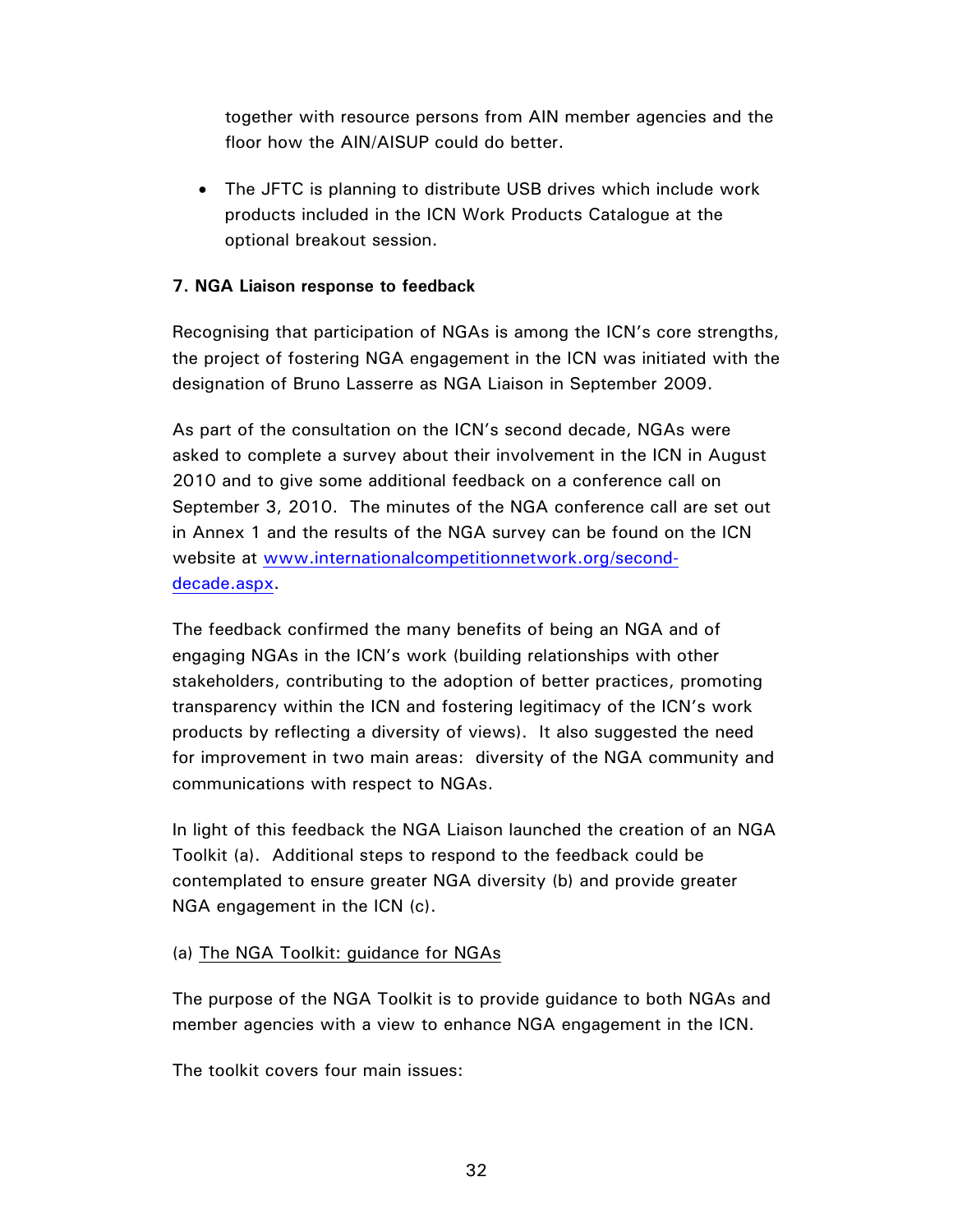- the role of an NGA what is expected of NGAs in the different aspects of the ICN's activities;
- the benefits of NGAs from the perspective of the NGA and the perspective of member agencies;
- how to become an NGA what to do and who to contact;
- how to engage NGAs with tips for member agencies.

A draft of the toolkit, pre-tested by NGAs recommended by Steering group members, is to be presented at the ICN Annual Conference in The Hague in May 2011 during a dedicated breakout session on NGAs organised for the first time at the initiative of the NGA Liaison. A final version incorporating the feedback received during the NGA breakout session is to be circulated among member agencies by early Autumn 2011.

### (b) Greater NGA diversity

The recruitment of NGAs has been on a par with the expansion of the ICN membership over the ICN's first decade, as a number of agencies joining the ICN have been keen to involve experts from their respective antitrust communities.

It is widely agreed that it is necessary to ensure diversity in the NGA community, both in terms of geographical distribution and also of professional background, as input from a diverse group of competition experts is at the heart of the added value that NGAs bring to the work of the ICN. The following suggestions are intended to broaden NGA engagement in terms of geography and professional background:

- Geographical diversity: how to broaden the geographical scope of NGAs
	- o Existing NGAs of under-represented jurisdictions could play an active role in convincing others in their jurisdiction to join the ICN;
	- o Having a geographical balance in ICN events could be an incentive to attract a more diverse representation of experts.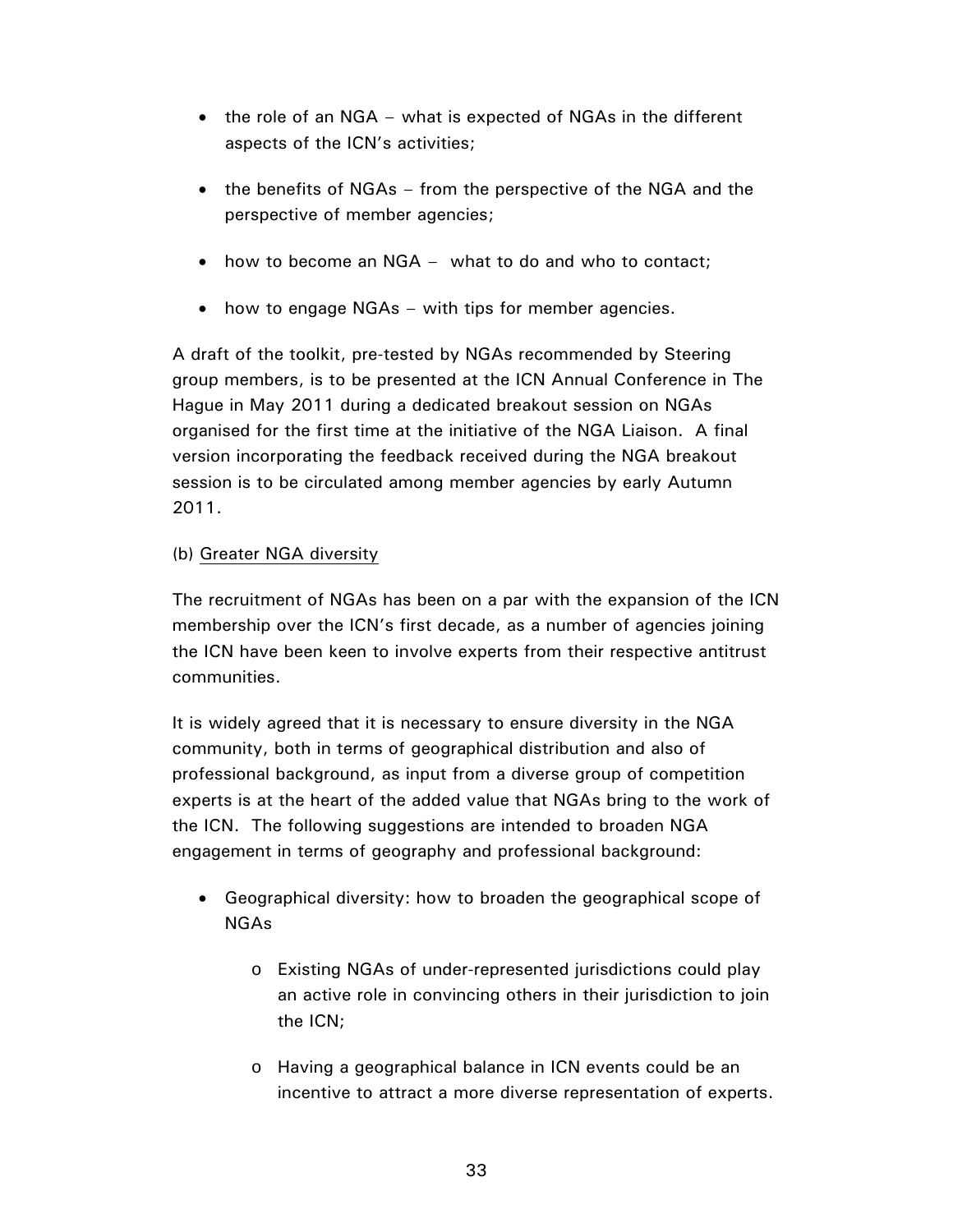- Diversity of professional background: how better to include academics, consumer organisations and representatives of smaller businesses
	- o Co-hosting Working Groups' workshops organisers could envisage new initiatives such as e.g. teaming up with research centres or universities to host workshops;
	- o Guest speakers Working Groups' co-chairs could consider inviting non-ICN experts to speak at Annual Conference breakout sessions, Working Groups' workshops and teleseminars, in order to create a more diverse pool of potential future NGAs.

### (c) Greater NGA engagement

The substantive work of the ICN is primarily conducted in the Working Groups. This is also, quite naturally, the place where most NGA contribution to ICN activities takes place.

Within the Working Groups, NGAs contribute to producing work product, both in devising, drafting and reviewing documents. They interact with their domestic and other competition agencies, on a cooperative basis, and also with NGAs of other jurisdictions. They are consulted on the Working Group agenda and offer suggestions for future work products.

The Working Group co-chairs will be instrumental in fostering the participation of NGAs, and the better identification of their input. When gathering ideas on new projects, holding calls, circulating documents, seeking review, or disseminating work products, Working Group co-chairs should consider how, and to what extent, NGAs can participate most effectively.

NGA engagement can also be improved through better communication. This is discussed further in annex 4.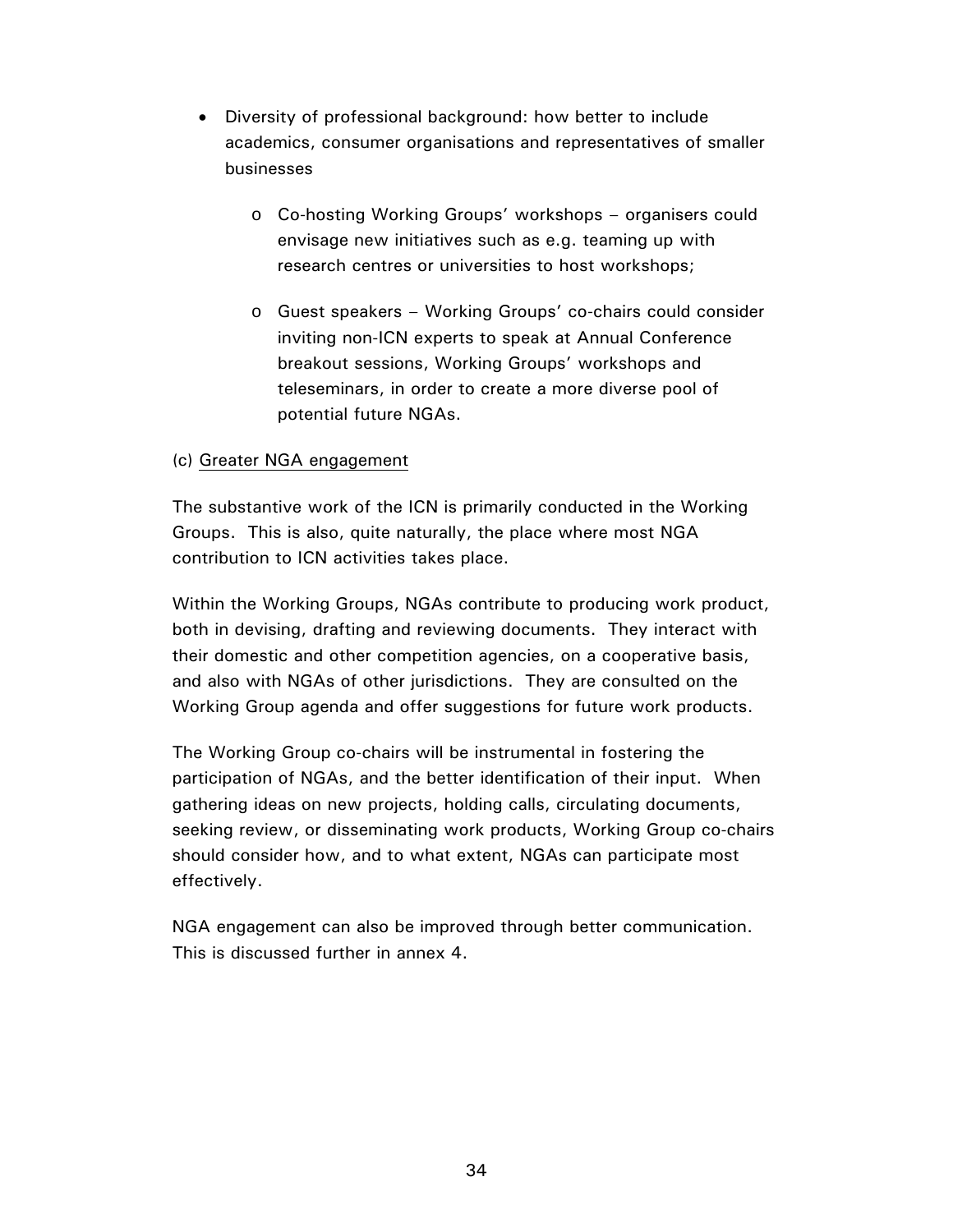# **Annex 3**

# **Key governance changes**

Responding to the feedback from the consultation on the ICN second decade, Steering Group members tasked the Operational Framework Working Group with amending the ICN's Operational Framework, which governs the ICN. The revised Operational Framework was approved by ICN members on March 4, 2011 and is available on the ICN website at www.internationalcompetitionnetwork.org/about/operationalframework.aspx

The main changes to the Operational Framework include:

- The establishment of clear criteria and a system for the rotation of Steering Group members and Working Group co-chairs. Notably, Steering Group members serve two-year terms and are selected in odd numbered years. Working Groups are now governed by three co-chairs that serve three-year terms and the rotation structure allows a new agency to rotate into a Working Group co-chair position each year. With these revisions, all ICN member agencies that make a significant contribution to the ICN or Working Group (mindful of the relative size of the member agency), and consistently and effectively participate in the ICN have an opportunity to apply for Steering Group membership every two years, and an annual opportunity to assume a leadership role as a Working Group co-chair.
- The clarification of the role of Vice Chair of the Steering Group. The revised Operational Framework has amended the role of the Vice Chair to include chairing Steering Group meetings, and representing the ICN at speaking engagements, conferences and other fora, if the Chair of the Steering Group is not available. Distinct from the role of Vice Chair, the Chair may appoint a Steering Group member to lead a project for a specified timeframe or on an ongoing basis, such as Advocacy and Implementation, International Coordination, and Outreach.
- The publication of the minutes, agenda and the note from the Chair from each Steering Group meeting on the ICN website. In addition to the comprehensive information that is available on the ICN website, this measure elevates transparency within the ICN by providing ICN members and stakeholders with ongoing access to Steering Group discussions and decisions.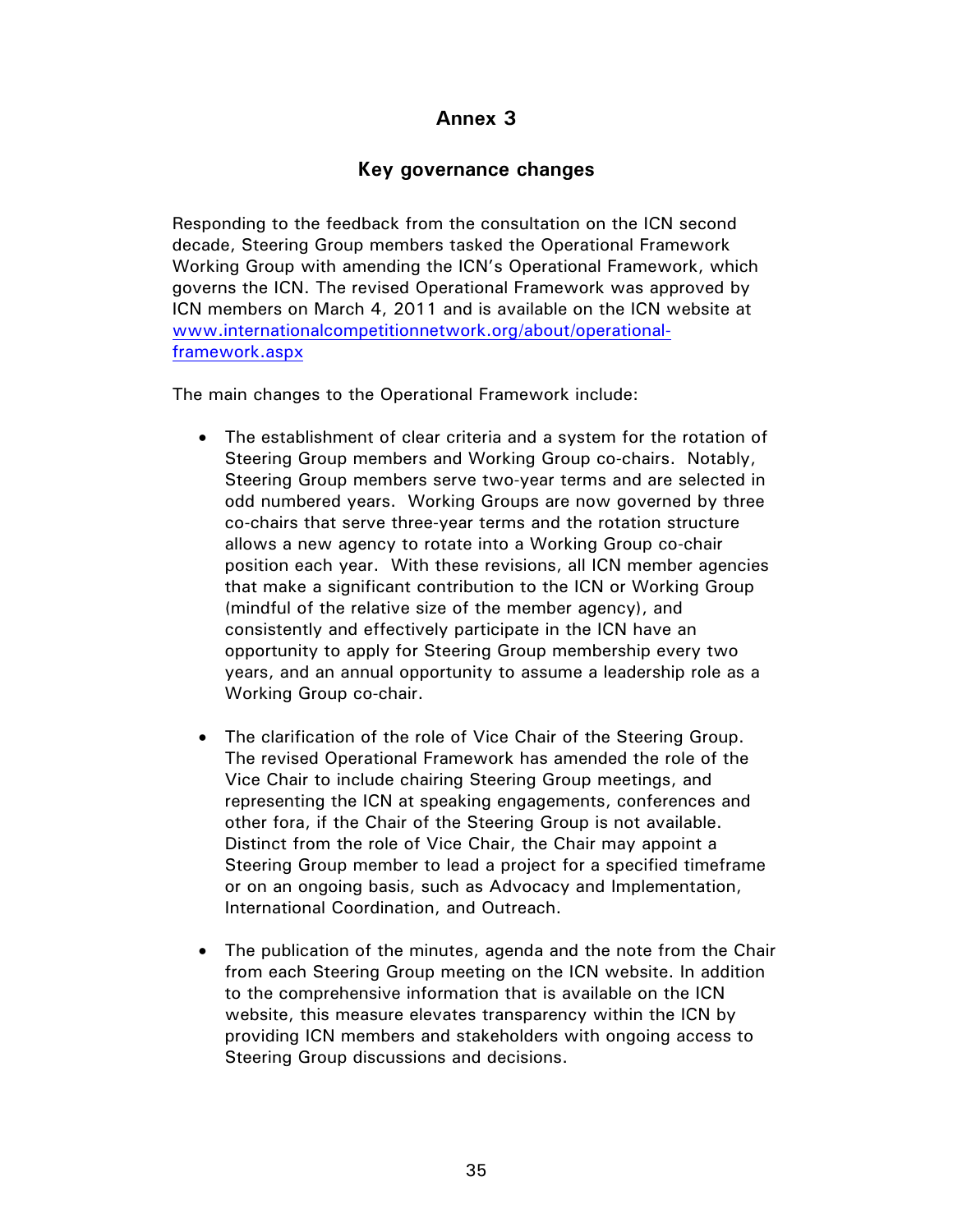Consistent with the ICN vision for the second decade, these amendments promote diversity, inclusiveness and transparency in the ICN's governance framework. In the ongoing pursuit of excellence, the Operational Framework Working Group will continue to seek opportunities in the second decade to strengthen the Operational Framework to best support the effective functioning of the ICN.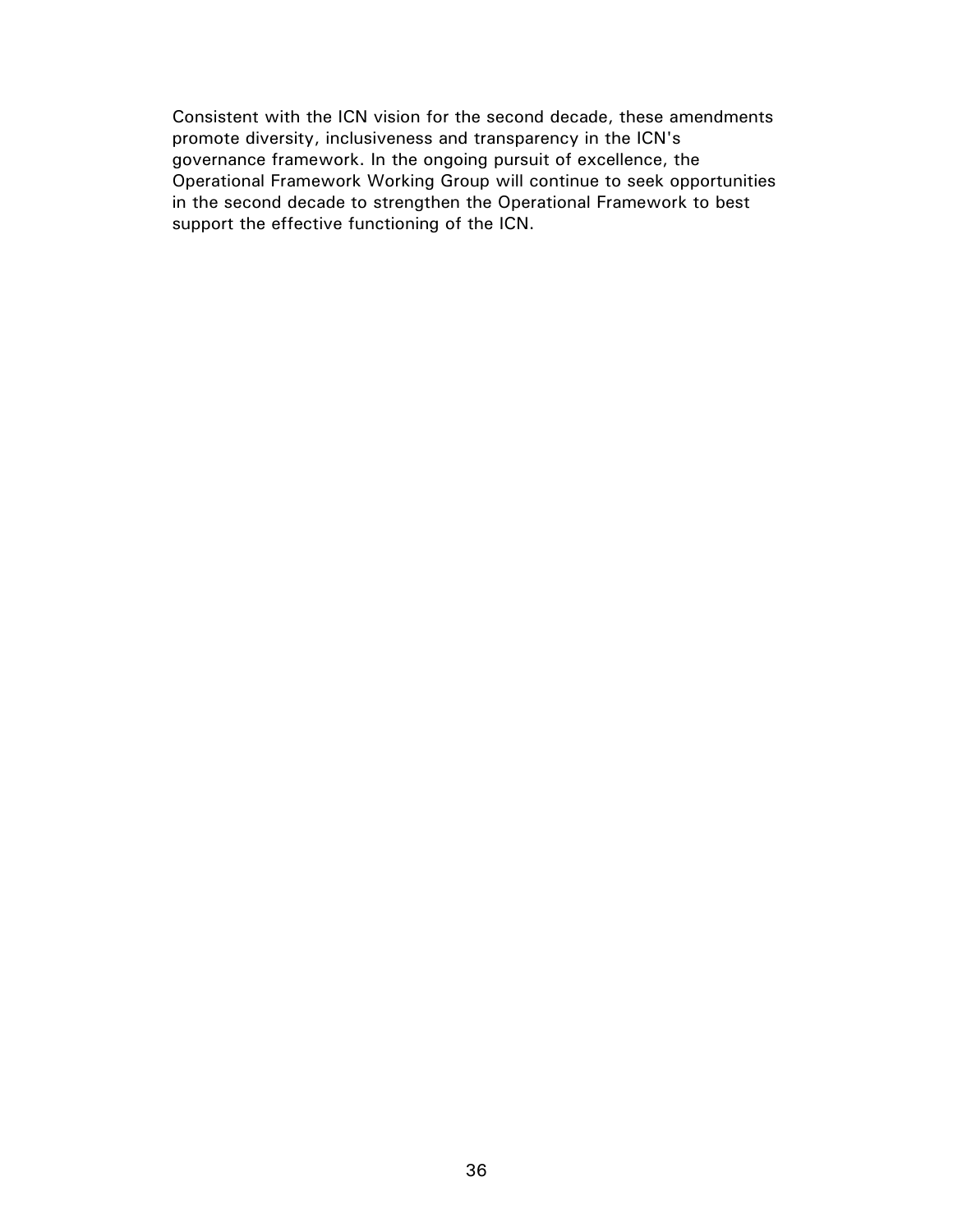### **Annex 4**

## **Improved methods of communication**

The ICN has undertaken several initiatives to improve methods of communication among its members and stakeholders.

(a) ICN website

The redesign of the ICN website was the first initiative to improve communication. The new website includes the following improvements:

- a document library to facilitate access to ICN work products contained on the website;
- more informative and user-friendly pages for Working Groups and other projects, with updates on ongoing work and display of key work products;
- an improved search function to allow for effective document and web page retrieval; and
- a calendar that informs members and stakeholders of upcoming conference calls and meetings.

Working Groups have also planned and executed new work products exclusively for the improved website. For instance, the Advocacy Working Group's Market Studies Information Store and the Cartel Working Group's Cartel Awareness and Outreach compilation are online focused work products.

#### (b) ICN blog

As already mentioned, the ICN's blog has been a very successful communication tool to showcase the ICN's work, highlights from ICN members and stakeholders, and also to provide updates of ICN events.

(c) Competition Advocacy Toolkit Postings

Similar to the ICN blog, the Competition Advocacy Toolkit Posting section on the ICN website provides an opportunity for members and stakeholders to post their notes, articles, statements, and messages on competition advocacy matters for wide dissemination and discussion.

(d) Working Group Communications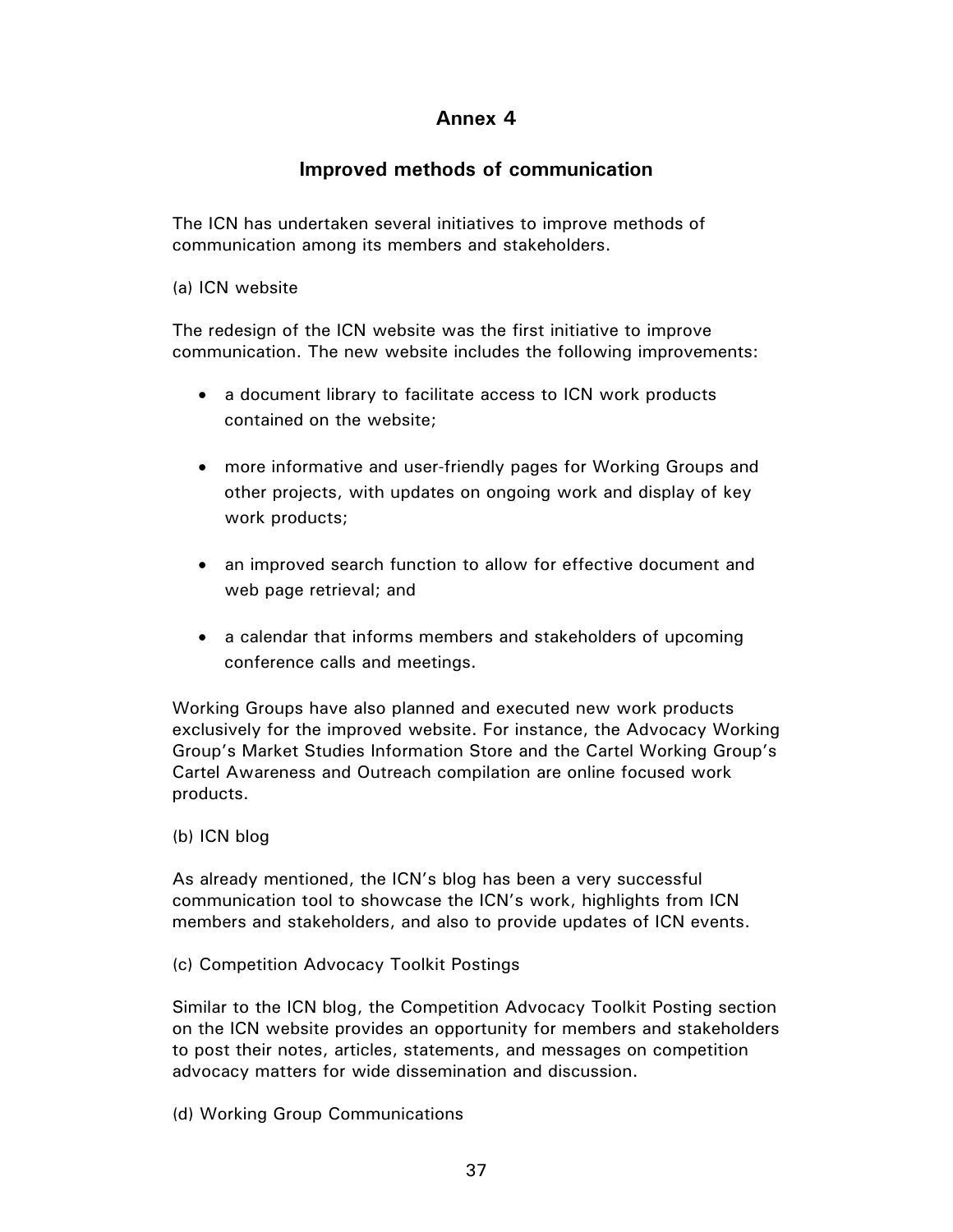Working Groups held a series of teleseminars on various topics including advocacy, cartels, mergers and unilateral conduct. Some of these teleseminars were recorded to be listened at members' convenience, and toll free numbers were given to participants, thus reducing long-distance costs. Many of these seminars were advertised through the Secretariat's central member email list and on the blog in order to disseminate the information to all members.

In addition to teleseminars, the ICN is experimenting with holding webinars, which are interactive seminars conducted over the internet to ICN members. The recording and uploading of webinars to the ICN website would improve accessibility, which was an issue raised by ICN members in the second decade survey.

ICN members and stakeholders also watched a live webcast of the plenary sessions at the 2010 Unilateral Conduct Workshop.

The geographical diversity of the ICN's membership across different timezones presents a challenge for some members' participation on conference calls. In order to help address this, the Cartel Working Group held a "Pacific-friendly" conference call on a cartel awareness topic.

(e) Translation of work products

Although English is the working language of the ICN, certain ICN work products were translated to other languages to increase the level of understanding of various ICN and stakeholders.

Better communication can also help to ensure greater levels of NGA engagement. It is therefore important to continue to focus on communication both within the ICN about the involvement of NGAs, between the ICN and prospective and existing NGAs, and among NGAs. Immediate steps might include creating a dedicated NGA webpage on the ICN's website and having an NGA breakout session at each ICN Annual Conference:

• NGA webpage

This page could list practical and substantive information for NGAs, such as a complete list of NGAs, the NGA Liaison contact information, the NGA Toolkit, the ICN Quarterly updates, videos of major ICN events like Annual Conferences plenary sessions and Working Groups' annual workshops (for NGAs not able to attend), etc.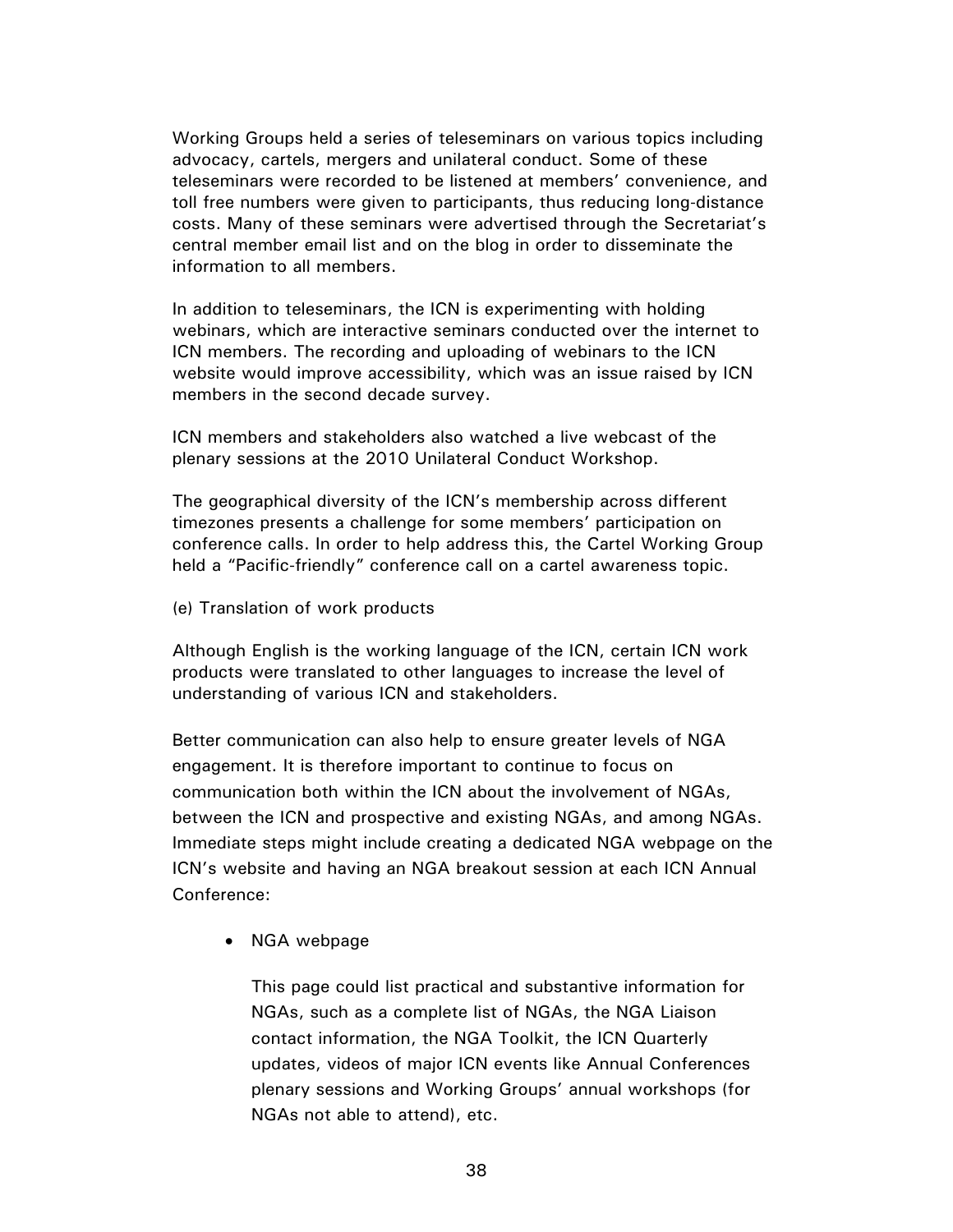• NGA breakout session

A dedicated breakout session for NGAs at each future ICN Annual Conference would have the benefit of creating horizontal communication and cross fertilisation among NGAs involved in different Working Groups and activities.